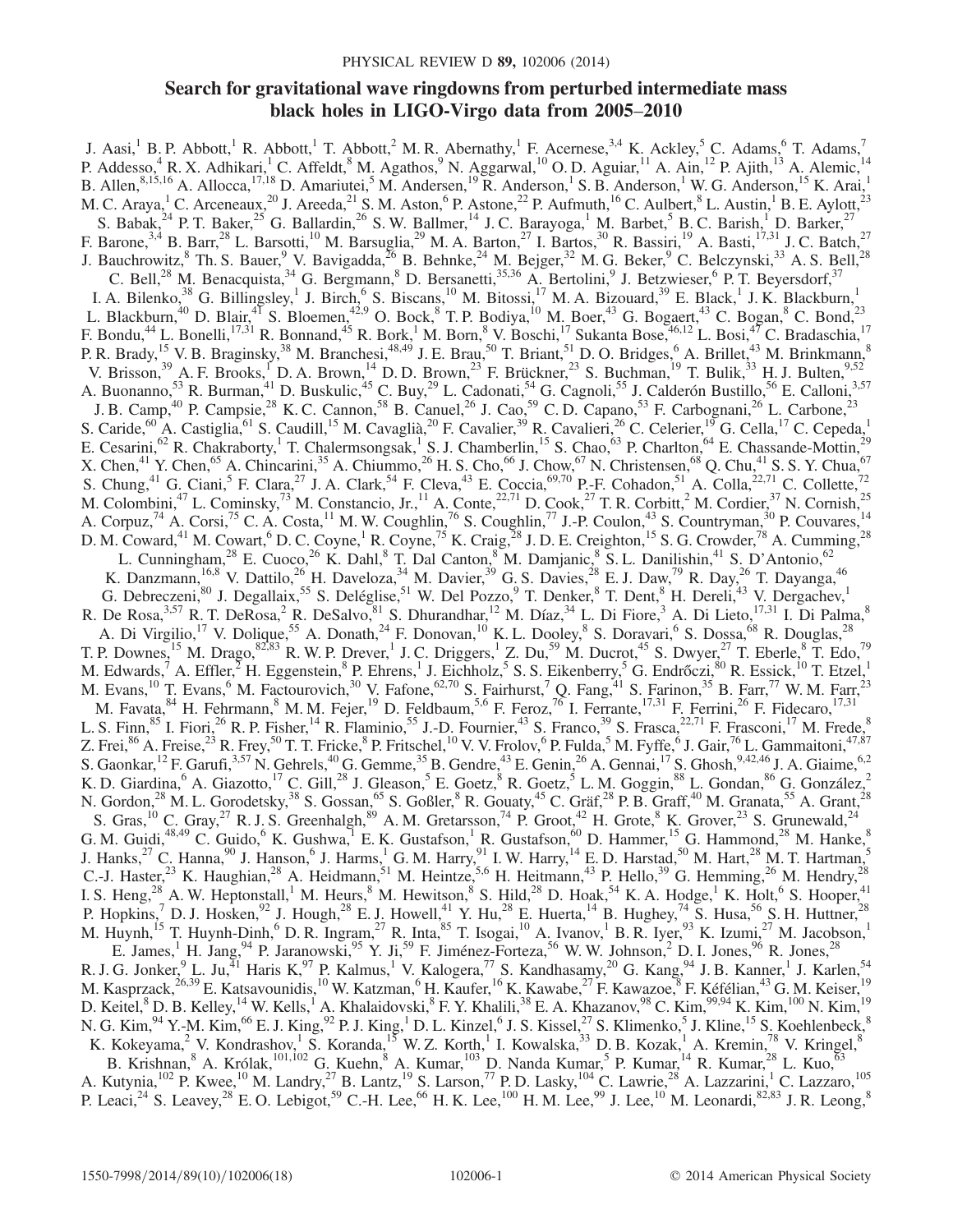A. Le Roux,  $^{6}$  N. Leroy,  $^{39}$  N. Letendre,  $^{45}$  Y. Levin,  $^{106}$  B. Levine,  $^{27}$  J. Lewis,  $^{1}$  T. G. F. Li,  $^{1}$  K. Libbrecht,  $^{1}$  A. Libson,  $^{10}$ A. C. Lin,<sup>19</sup> T. B. Littenberg,<sup>77</sup> V. Litvine,<sup>1</sup> N. A. Lockerbie,<sup>107</sup> V. Lockett,<sup>21</sup> D. Lodhia,<sup>23</sup> K. Loew,<sup>74</sup> J. Logue,<sup>28</sup> A. L. Lombardi,<sup>54</sup> M. Lorenzini,<sup>62,70</sup> V. Loriette,<sup>108</sup> M. Lormand,<sup>6</sup> G. Losurdo,<sup>48</sup> J. Lough,<sup>14</sup> M. J. Lubinski,<sup>27</sup> H. Lück,<sup>16,8</sup> E. Luijten,<sup>77</sup> A. P. Lundgren,<sup>8</sup> R. Lynch,<sup>10</sup> Y. Ma,<sup>41</sup> J. Macarthur,<sup>28</sup> E. P. Macdonald,<sup>7</sup> T. MacDonald,<sup>19</sup> B. Machenschalk,<sup>8</sup> M. MacInnis,<sup>10</sup> D. M. Macleod,<sup>2</sup> F. Magana-Sandoval,<sup>14</sup> M. Mageswaran,<sup>1</sup> C. Maglione,<sup>109</sup> K. Mailand,<sup>1</sup> E. Majorana,<sup>22</sup> I. Maksimovic,<sup>108</sup> V. Malvezzi,<sup>62,70</sup> N. Man,<sup>43</sup> G. M. Manca, <sup>8</sup> I. Mandel,<sup>23</sup> V. Mandic,<sup>78</sup> V. Mangano,<sup>22,71</sup> N. Mangini,<sup>54</sup> M. Mantovani,<sup>17</sup> F. Marchesoni,<sup>47,110</sup> F. Marion,<sup>45</sup> S. Márka,<sup>30</sup> Z. Márka,<sup>30</sup> A. Markosyan,<sup>19</sup> E. Maros,<sup>1</sup> J. Marque,<sup>26</sup> F. Martelli,<sup>48,49</sup> I. W. Martin,<sup>28</sup> R. M. Martin,<sup>5</sup> L. Martinelli,<sup>43</sup> D. Martynov,<sup>1</sup> J. N. Marx,<sup>1</sup> K. Mason,<sup>10</sup> A. Masserot,<sup>45</sup> T. J. Massinger,<sup>14</sup> F. Matichard,<sup>10</sup> L. Matone,<sup>30</sup> R. A. Matzner,<sup>111</sup> N. Mavalvala,<sup>10</sup> N. Mazumder,<sup>97</sup> G. Mazzolo,<sup>16,8</sup> R. McCarthy,<sup>27</sup> D. E. McClelland,<sup>67</sup> S. C. McGuire,<sup>112</sup> G. McIntyre,<sup>1</sup> J. McIver,<sup>54</sup> K. McLin,<sup>73</sup> D. Meacher,<sup>43</sup> G. D. Meadors,  $^{60}$  M. Mehmet,  $^{8}$  J. Meidam,  $^{9}$  M. Meinders,  $^{16}$  A. Melatos,  $^{104}$  G. Mendell,  $^{27}$  R. A. Mercer,  $^{15}$  S. Meshkov,  $^{1}$ C. Messenger,<sup>28</sup> P. Meyers,<sup>78</sup> H. Miao,<sup>65</sup> C. Michel,<sup>55</sup> E. E. Mikhailov,<sup>113</sup> L. Milano,<sup>3,57</sup> S. Milde,<sup>24</sup> J. Miller,<sup>10</sup> Y. Minenkov, $62$  C. M. F. Mingarelli,  $23$  C. Mishra,  $97$  S. Mitra,  $12$  V. P. Mitrofanov,  $38$  G. Mitselmakher,  $5$  R. Mittleman,  $10$ B. Moe,<sup>15</sup> P. Moesta,<sup>65</sup> A. Moggi,<sup>17</sup> M. Mohan,<sup>26</sup> S. R. P. Mohapatra,<sup>14,61</sup> D. Moraru,<sup>27</sup> G. Moreno,<sup>27</sup> N. Morgado,<sup>55</sup> S. R. Morriss,<sup>34</sup> K. Mossavi,<sup>8</sup> B. Mours,<sup>45</sup> C. M. Mow-Lowry,<sup>8</sup> C. L. Mueller,<sup>5</sup> G. Mueller,<sup>5</sup> S. Mukherjee,<sup>34</sup> A. Mullavey,<sup>2</sup> J. Munch,  $92$  D. Murphy,  $30$  P. G. Murray,  $28$  A. Mytidis,  $5$  M. F. Nagy,  $80$  I. Nardecchia,  $62,70$  L. Naticchioni,  $22,71$  R. K. Nayak,  $114$ V. Necula,<sup>5</sup> G. Nelemans,<sup>42,9</sup> I. Neri,<sup>47,87</sup> M. Neri,<sup>35,36</sup> G. Newton,<sup>28</sup> T. Nguyen,<sup>67</sup> A. Nitz,<sup>14</sup> F. Nocera,<sup>26</sup> D. Nolting,<sup>6</sup> M. E. N. Normandin,<sup>34</sup> L. K. Nuttall,<sup>15</sup> E. Ochsner,<sup>15</sup> J. O'Dell,<sup>89</sup> E. Oelker,<sup>10</sup> J. J. Oh,<sup>115</sup> S. H. Oh,<sup>115</sup> F. Ohme,<sup>7</sup> P. Oppermann, <sup>8</sup> B. O'Reilly, <sup>6</sup> R. O'Shaughnessy, <sup>15</sup> C. Osthelder, <sup>1</sup> D. J. Ottaway, <sup>92</sup> R. S. Ottens, <sup>5</sup> H. Overmier, <sup>6</sup> B. J. Owen, <sup>85</sup> C. Padilla,<sup>21</sup> A. Pai,<sup>97</sup> O. Palashov,<sup>98</sup> C. Palomba,<sup>22</sup> H. Pan,<sup>63</sup> Y. Pan,<sup>53</sup> C. Pankow,<sup>15</sup> F. Paoletti,<sup>17,26</sup> M. A. Papa,<sup>15,24</sup> H. Paris,<sup>27</sup> A. Pasqualetti,<sup>26</sup> R. Passaquieti,<sup>17,31</sup> D. Passuello,<sup>17</sup> M. Pedraza,<sup>1</sup> S. Penn,<sup>116</sup> A. Perreca,<sup>14</sup> M. Phelps,<sup>1</sup> M. Pichot,<sup>43</sup> M. Pickenpack,<sup>8</sup> F. Piergiovanni,<sup>48,49</sup> V. Pierro,<sup>81,35</sup> L. Pinard,<sup>55</sup> I. M. Pinto, $\frac{81,35}{1}$  M. Pitkin,<sup>28</sup> J. Poeld,<sup>8</sup> R. Poggiani,<sup>17,31</sup> A. Poteomkin,<sup>98</sup> J. Powell,<sup>28</sup> J. Prasad,<sup>12</sup> S. Premachandra,<sup>106</sup> T. Prestegard,<sup>78</sup> L. R. Price,<sup>1</sup> M. Prijatelj,<sup>26</sup> S. Privitera, <sup>1</sup> G. A. Prodi,<sup>82,83</sup> L. Prokhorov,<sup>38</sup> O. Puncken, <sup>34</sup> M. Punturo, <sup>47</sup> P. Puppo, <sup>22</sup> J. Qin, <sup>41</sup> V. Quetschke, <sup>34</sup> E. Quintero,<sup>1</sup> G. Quiroga,<sup>109</sup> R. Quitzow-James,<sup>50</sup> F. J. Raab,<sup>27</sup> D. S. Rabeling,<sup>9,52</sup> I. Rácz,<sup>80</sup> H. Radkins,<sup>27</sup> P. Raffai,<sup>86</sup> S. Raja,<sup>117</sup> G. Rajalakshmi,<sup>118</sup> M. Rakhmanov,<sup>34</sup> C. Ramet,<sup>6</sup> K. Ramirez,<sup>34</sup> P. Rapagnani,<sup>22,71</sup> V. Raymond,<sup>1</sup> M. Razzano,<sup>17,31</sup> V. Re,<sup>62,70</sup> J. Read,<sup>21</sup> S. Recchia,<sup>69,70</sup> C. M. Reed,<sup>27</sup> T. Regimbau,<sup>43</sup> S. Reid,<sup>119</sup> D. H. Reitze,<sup>1,5</sup> E. Rhoades,  $^{74}$  F. Ricci,  $^{22,71}$  K. Riles,  $^{60}$  N. A. Robertson,  $^{1,28}$  F. Robinet,  $^{39}$  A. Rocchi,  $^{62}$  M. Rodruck,  $^{27}$  L. Rolland,  $^{45}$ J. G. Rollins,<sup>1</sup> R. Romano,<sup>3,4</sup> G. Romanov,<sup>113</sup> J. H. Romie,<sup>6</sup> D. Rosińska,<sup>32,120</sup> S. Rowan,<sup>28</sup> A. Rüdiger,<sup>8</sup> P. Ruggi,<sup>26</sup> K. Ryan,<sup>27</sup> F. Salemi,<sup>8</sup> L. Sammut,<sup>104</sup> V. Sandberg,<sup>27</sup> J. R. Sanders,<sup>60</sup> V. Sannibale,<sup>1</sup> I. Santiago-Prieto,<sup>28</sup> E. Saracco,<sup>55</sup> B. Sassolas,<sup>55</sup> B. S. Sathyaprakash,<sup>7</sup> P. R. Saulson,<sup>14</sup> R. Savage,<sup>27</sup> J. Scheuer,<sup>77</sup> R. Schilling,<sup>8</sup> R. Schnabel,<sup>8,16</sup> R. M. S. Schofield,<sup>50</sup> E. Schreiber,<sup>8</sup> D. Schuette,<sup>8</sup> B. F. Schutz,<sup>7,24</sup> J. Scott,<sup>28</sup> S. M. Scott,<sup>67</sup> D. Sellers,<sup>6</sup> A. S. Sengupta,<sup>121</sup> D. Sentenac,<sup>26</sup> V. Sequino,<sup>62,70</sup> A. Sergeev,<sup>98</sup> D. Shaddock,<sup>67</sup> S. Shah,<sup>42,9</sup> M. S. Shahriar,<sup>77</sup> M. Shaltev,<sup>8</sup> B. Shapiro,<sup>19</sup> P. Shawhan,<sup>53</sup> D. H. Shoemaker,<sup>10</sup> T. L. Sidery,<sup>23</sup> K. Siellez,<sup>43</sup> X. Siemens,<sup>15</sup> D. Sigg,<sup>27</sup> D. Simakov,<sup>8</sup> A. Singer,<sup>1</sup> L. Singer,<sup>1</sup> R. Singh,  $^2$  A. M. Sintes,  $^{56}$  B. J. J. Slagmolen,  $^{67}$  J. Slutsky,  $^8$  J. R. Smith,  $^{21}$  M. Smith,  $^{1}$  R. J. E. Smith,  $^{1}$  N. D. Smith-Lefebvre, E. J. Son,<sup>115</sup> B. Sorazu,<sup>28</sup> T. Souradeep,<sup>12</sup> A. Staley,<sup>30</sup> J. Stebbins,<sup>19</sup> J. Steinlechner,<sup>8</sup> S. Steinlechner,<sup>8</sup> B. C. Stephens,<sup>15</sup> S. Steplewski,<sup>46</sup> S. Stevenson,<sup>23</sup> R. Stone,<sup>34</sup> D. Stops,<sup>23</sup> K. A. Strain,<sup>28</sup> N. Straniero,<sup>55</sup> S. Strigin,<sup>38</sup> R. Sturani,<sup>122</sup> A. L. Stuver, <sup>6</sup> T. Z. Summerscales, <sup>123</sup> S. Susmithan, <sup>41</sup> P. J. Sutton, <sup>7</sup> B. Swinkels, <sup>26</sup> M. Tacca, <sup>29</sup> D. Talukder, <sup>50</sup> D. B. Tanner, <sup>5</sup> S. P. Tarabrin,  $8$  R. Taylor,  $1$  M. P. Thirugnanasambandam,  $1$  M. Thomas,  $6$  P. Thomas,  $27$  K. A. Thorne,  $6$  K. S. Thorne,  $65$ E. Thrane,<sup>1</sup> V. Tiwari,<sup>5</sup> K. V. Tokmakov,<sup>107</sup> C. Tomlinson,<sup>79</sup> M. Tonelli,<sup>17,31</sup> C. V. Torres,<sup>34</sup> C. I. Torrie,<sup>1,28</sup> F. Travasso,<sup>47,87</sup> G. Traylor, M. Tse,  $30,10$  D. Ugolini,  $124$  C. S. Unnikrishnan,  $118$  A. L. Urban,  $15$  K. Urbanek,  $19$  H. Vahlbruch,  $16$  G. Vajente,  $17,31$ G. Valdes,  $34$  M. Vallisneri,  $65$  M. van Beuzekom,  $9$  J. F. J. van den Brand,  $9,52$  C. Van Den Broeck,  $9$  M. V. van der Sluys,  $42,9$ J. van Heijningen, <sup>9</sup> A. A. van Veggel, <sup>28</sup> S. Vass, <sup>1</sup> M. Vasúth, <sup>80</sup> R. Vaulin, <sup>10</sup> A. Vecchio, <sup>23</sup> G. Vedovato, <sup>105</sup> J. Veitch, P. J. Veitch,  $92$  K. Venkateswara,  $125$  D. Verkindt,  $45$  S. S. Verma,  $41$  F. Vetrano,  $48,49$  A. Viceré,  $48,49$  R. Vincent-Finley,  $112$ J.-Y. Vinet,<sup>43</sup> S. Vitale,<sup>10</sup> T. Vo,<sup>27</sup> H. Vocca,<sup>47,87</sup> C. Vorvick,<sup>27</sup> W. D. Vousden,<sup>23</sup> S. P. Vyachanin,<sup>38</sup> A. Wade,<sup>67</sup> L. Wade,<sup>15</sup> M. Wade,<sup>15</sup> M. Walker,<sup>2</sup> L. Wallace,<sup>1</sup> M. Wang,<sup>23</sup> X. Wang,<sup>59</sup> R. L. Ward,<sup>67</sup> M. Was,<sup>8</sup> B. Weaver,<sup>27</sup> L.-W. Wei,<sup>43</sup> M. Weinert,  $^8$  A. J. Weinstein,  $^1$  R. Weiss,  $^{10}$  T. Welborn,  $^6$  L. Wen,  $^{41}$  P. Wessels,  $^8$  M. West,  $^{14}$  T. Westphal,  $^8$  K. Wette,  $^8$ J. T. Whelan, <sup>61</sup> S. E. Whitcomb, <sup>1,41</sup> D. J. White, <sup>79</sup> B. F. Whiting, <sup>5</sup> K. Wiesner, <sup>8</sup> C. Wilkinson, <sup>27</sup> K. Williams, <sup>112</sup> L. Williams,<sup>5</sup> R. Williams,<sup>1</sup> T. Williams,<sup>126</sup> A. R. Williamson,<sup>7</sup> J. L. Willis,<sup>127</sup> B. Willke,<sup>16,8</sup> M. Wimmer,<sup>8</sup> W. Winkler,  $^8$  C. C. Wipf,  $^{10}$  A. G. Wiseman,  $^{15}$  H. Wittel,  $^8$  G. Woan,  $^{28}$  J. Worden,  $^{27}$  J. Yablon,  $^{77}$  I. Yakushin,  $^6$ H. Yamamoto, <sup>1</sup> C. C. Yancey, <sup>53</sup> H. Yang, <sup>65</sup> Z. Yang, <sup>59</sup> S. Yoshida, <sup>126</sup> M. Yvert, <sup>45</sup> A. Zadrożny, <sup>102</sup> M. Zanolin,<sup>74</sup> J.-P. Zendri,<sup>105</sup> Fan Zhang,<sup>10,59</sup> L. Zhang,<sup>1</sup> C. Zhao,<sup>41</sup> X. J. Zhu,<sup>41</sup> M. E. Zucker,  $^{10}$  S. Zuraw,  $^{54}$  and J. Zweizig<sup>1</sup>

(The LIGO Scientific Collaboration and the Virgo Collaboration)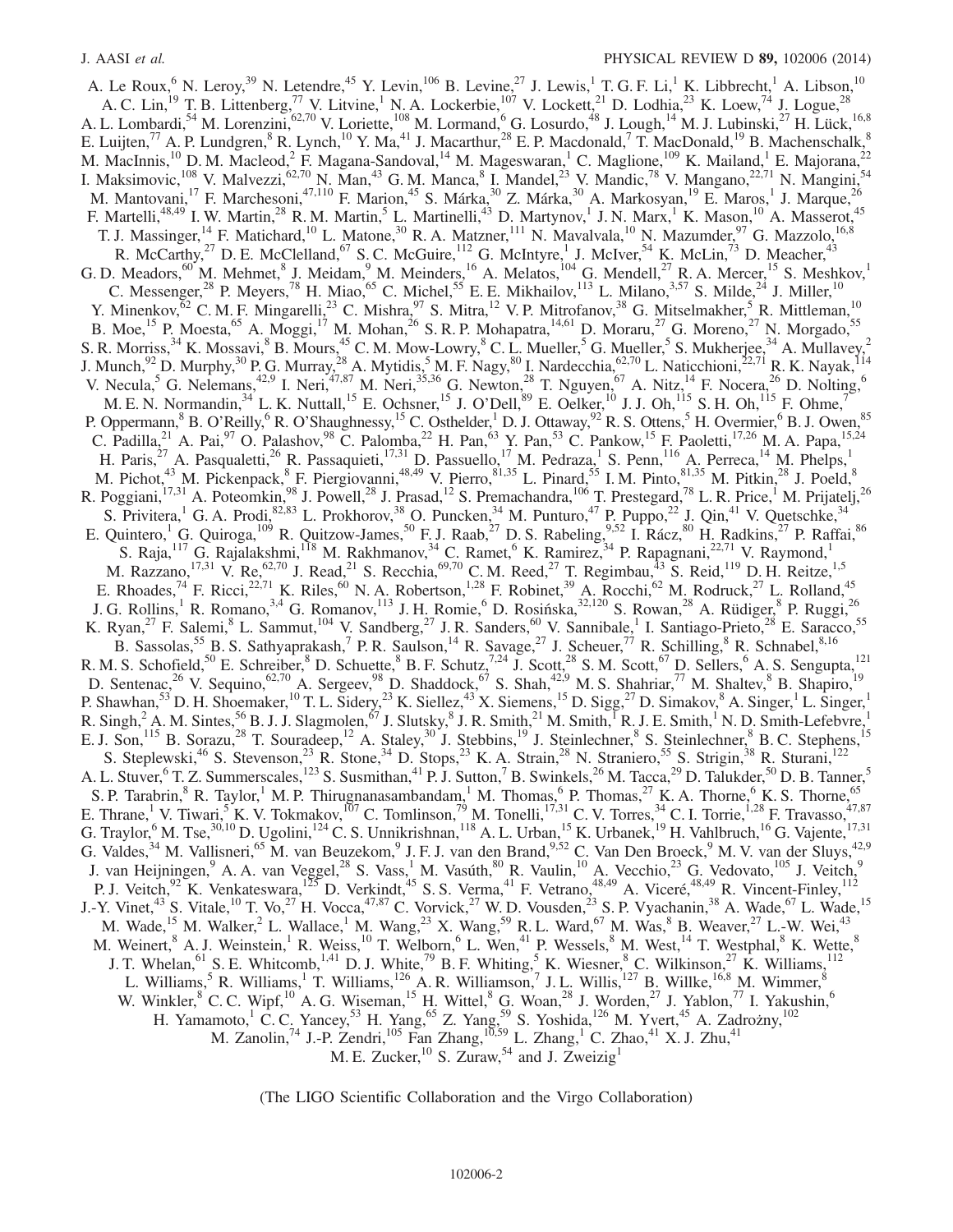<sup>1</sup>LIGO, California Institute of Technology, Pasadena, California 91125, USA<br> $\frac{2}{5}I$  quisique State University, Pator Pouce, Louisique 70803, USA

 $2$ Louisiana State University, Baton Rouge, Louisiana 70803, USA

<sup>3</sup>INFN, Sezione di Napoli, Complesso Universitario di Monte S. Angelo, I-80126 Napoli, Italy

 $^{4}$ Università di Salerno, Fisciano, I-84084 Salerno, Italy

<sup>5</sup> University of Florida, Gainesville, Florida 32611, USA  $^{6}$ LCO Livinaston Observatory, Livinaston Louisiana 70754

 ${}^{6}LIGO$  Livingston Observatory, Livingston, Louisiana 70754, USA<br><sup>7</sup> Cardiff University, Cardiff CF24 3AA, United Kingdom

 $^8$  Cardiff University, Cardiff CF24 3AA, United Kingdom<br> $^8$ <sup>8</sup> Nhert Finstein Institut, Max Planek Institut für Cravitationsphysik, D. 30167

Albert-Einstein-Institut, Max-Planck-Institut für Gravitationsphysik, D-30167 Hannover, Germany<br><sup>9</sup>Nikhaf, Seignes Bark, 1008 VC Amsterdam, The Natharlands

<sup>9</sup>Nikhef, Science Park, 1098 XG Amsterdam, The Netherlands<br><sup>10</sup>LIGO, Massachusetts Institute of Technology, Cambridge, Massachusetts 02139, USA<br><sup>11</sup>Instituto Nacional de Pesquisas Espaciais, 12227-010 - São José dos Camp

Bangalore 560012, India<br><sup>14</sup>Syracuse University, Syracuse, New York 13244, USA<br><sup>15</sup>University of Wisconsin–Milwaukee, Milwaukee, Wisconsin 53201, USA<br><sup>16</sup>Leibniz Universität Hannover, D-30167 Hannover, Germany<br><sup>17</sup>INFN, S

<sup>18</sup>Università di Siena, 1-53100 Siena, Italy<br><sup>19</sup>Stanford University, Stanford, California 94305, USA<br><sup>20</sup>The University of Mississippi, University, Mississippi 38677, USA<br><sup>21</sup>California State University Fullerton, Fulle

Paris, Sorbonne Paris Cité, 10, rue Alice Domon et Léonie Duquet, F-75205 Paris Cedex 13, France 30<br>
<sup>30</sup>Columbia University, New York, New York 10027, USA <sup>31</sup>Università di Pisa, I-56127 Pisa, Italy <sup>32</sup>CAMK-PAN, 00-716 W

<sup>33</sup>Astronomical Observatory Warsaw University, 00-478 Warsaw, Poland<br><sup>34</sup>The University of Texas at Brownsville, Brownsville, Texas 78520, USA<br><sup>35</sup>INFN, Sezione di Genova, I-16146 Genova, Italy<br><sup>36</sup>Università degli Studi

 $41$ University of Western Australia, Crawley, Washington 6009, Australia

<sup>42</sup>Department of Astrophysics/IMAPP, Radboud University Nijmegen,

<sup>43</sup>Université Nice-Sophia-Antipolis, CNRS, Observatoire de la Côte d'Azur, F-06304 Nice, France<br><sup>44</sup>Institut de Physique de Rennes, CNRS, Université de Rennes 1, F-35042 Rennes, France<br><sup>45</sup>Laboratoire d'Annecy-le-Vieux d

 $CNRS/IN2P3$ , F-74941 Annecy-le-Vieux, France<br>  $^{46}$ Washington State University, Pullman, Washington 99164, USA<br>  $^{47}$ INFN, Sezione di Perugia, I-06123 Perugia, Italy<br>  $^{48}$ INFN, Sezione di Firenze, I-50019 Sesto Fiorent

 $F-75005$  Paris, France<br><sup>52</sup>VU University Amsterdam, 1081 HV Amsterdam, The Netherlands<br><sup>53</sup>University of Maryland, College Park, Maryland 20742, USA

54 University of Massachusetts Amherst, Amherst, Massachusetts 01003, USA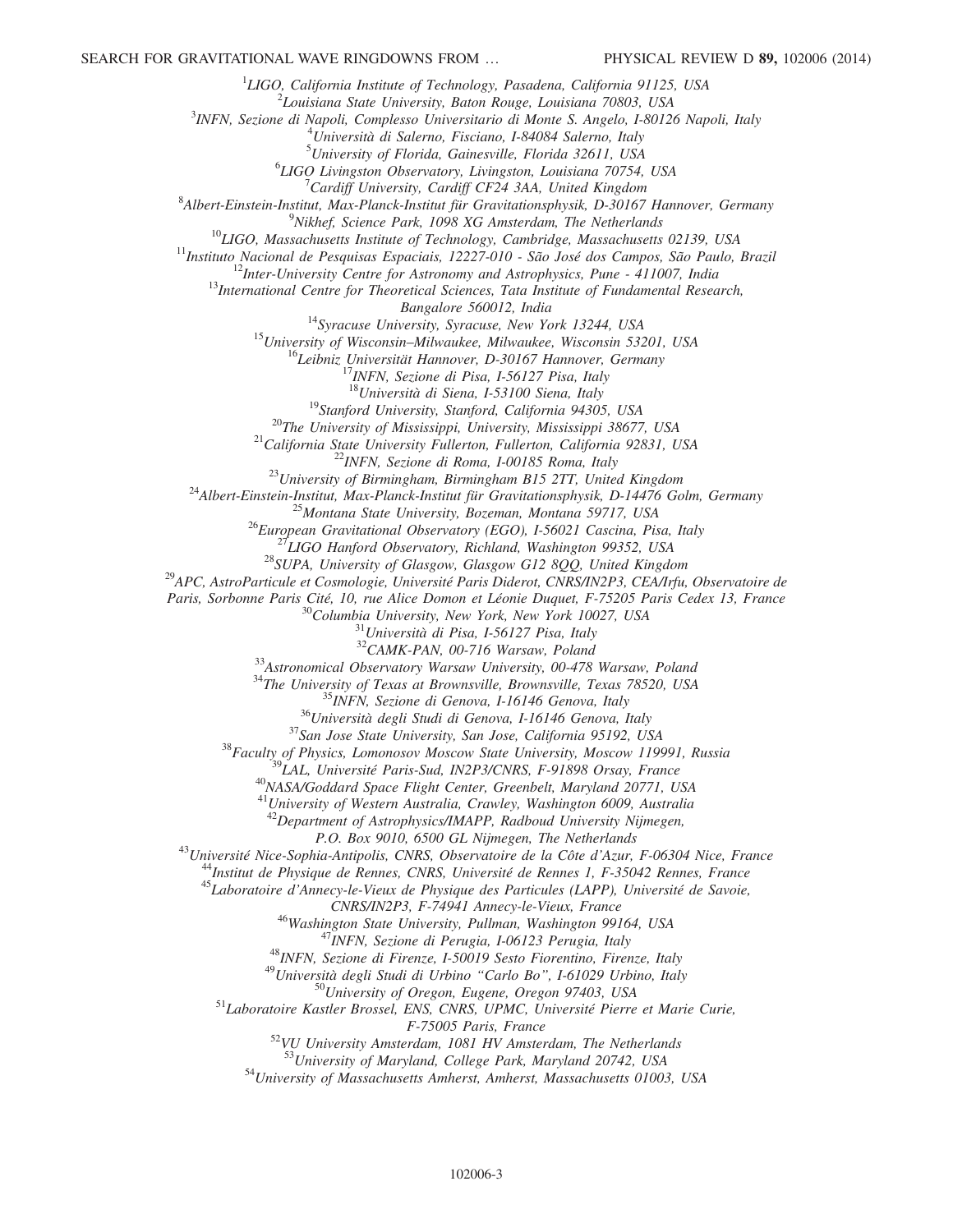<sup>55</sup>Laboratoire des Matériaux Avancés (LMA), IN2P3/CNRS,<br>Université de Lyon, F-69622 Villeurbanne, Lyon, France <sup>56</sup>Universitat de les Illes Balears, E-07122 Palma de Mallorca, Spain<br><sup>57</sup>Università di Napoli 'Federico II', Complesso Universitario di Monte S. Angelo, I-80126 Napoli, Italy<sup>58</sup>Canadian Institute for Theoretical Astrop University of Toronto, Toronto, Ontario M5S 3H8, Canada<br><sup>59</sup>Tsinghua University, Beijing 100084, China <sup>60</sup>University of Michigan, Ann Arbor, Michigan 48109, USA<br><sup>61</sup>Rochester Institute of Technology, Rochester, New York 14623, USA<br><sup>62</sup>INFN, Sezione di Roma Tor Vergata, I-00133 Roma, Italy<br><sup>63</sup>National Tsing Hua University <sup>64</sup>Charles Sturt University, Wagga Wagga, New South Wales 2678, Australia<br><sup>65</sup>Caltech-CaRT, Pasadena, California 91125, USA<br><sup>66</sup>Pusan National University, Busan 609-735, Korea<br><sup>67</sup>Australian National University, Canberra <sup>69</sup>INFN, Gran Sasso Science Institute, 1-67100 L'Aquila, Italy<br><sup>70</sup>Università di Roma Tor Vergata, 1-00133 Roma, Italy<br><sup>71</sup>Università di Roma Tor Vergata, 1-00133 Roma, Italy<br><sup>71</sup>Università di Roma 'La Sapienza', 1-00185 Sezione di Genova, 1-16146 Genova, Italy<br>
<sup>82</sup>INFN, Gruppo Collegato di Trento, 1-38050 Povo, Trento, Italy<br>
<sup>83</sup>Università di Trento, 1-38050 Povo, Trento, Italy<br>
<sup>84</sup>Montclair State University, Montclair, New Jersey 0704  $^{91}$ American University, Washington, District of Columbia 20016, USA 92<br>University of Adelaide, Adelaide, South Australia 5005, Australia<br><sup>93</sup>Raman Research Institute, Bangalore, Karnataka 560080, India  $94$ Korea Institute of Science and Technology Information, Daejeon 305-806, Korea <sup>95</sup>Białystok University, 15-424 Białystok, Poland<br><sup>96</sup>University of Southampton, Southampton SO17 1BJ, United Kingdom <sup>97</sup>IISER-TVM, CET Campus, Trivandrum, Kerala 695016, India<br><sup>98</sup>Institute of Applied Physics, Nizhny Novgorod, 603950, Russia<br><sup>99</sup>Seoul National University, Seoul 151-742, Korea<br><sup>99</sup>Seoul National University, Seoul 133-79 <sup>101</sup><sub>IM-PAN, 00-956 Warsaw, Poland<br><sup>102</sup>NCBJ, 05-400 Świerk-Otwock, Poland<br><sup>103</sup>Institute for Plasma Research, Bhat, Gandhinagar 382428, India</sub> <sup>104</sup>The University of Melbourne, Parkville, VIC 3010, Australia<br><sup>105</sup>INFN, Sezione di Padova, I-35131 Padova, Italy<br><sup>106</sup>Monash University, Victoria 3800, Australia <sup>107</sup>SUPA, University of Strathclyde, Glasgow G1 1XQ, United Kingdom<br><sup>108</sup>ESPCI, CNRS, F-75005 Paris, France<br><sup>109</sup>Argentinian Gravitational Wave Group, Cordoba, Cordoba 5000, Argentina 110<br>Università di Camerino, Dipartimento di Fisica, I-62032 Camerino, Italy<br><sup>111</sup>The University of Texas at Austin, Austin, Texas 78712, USA

102006-4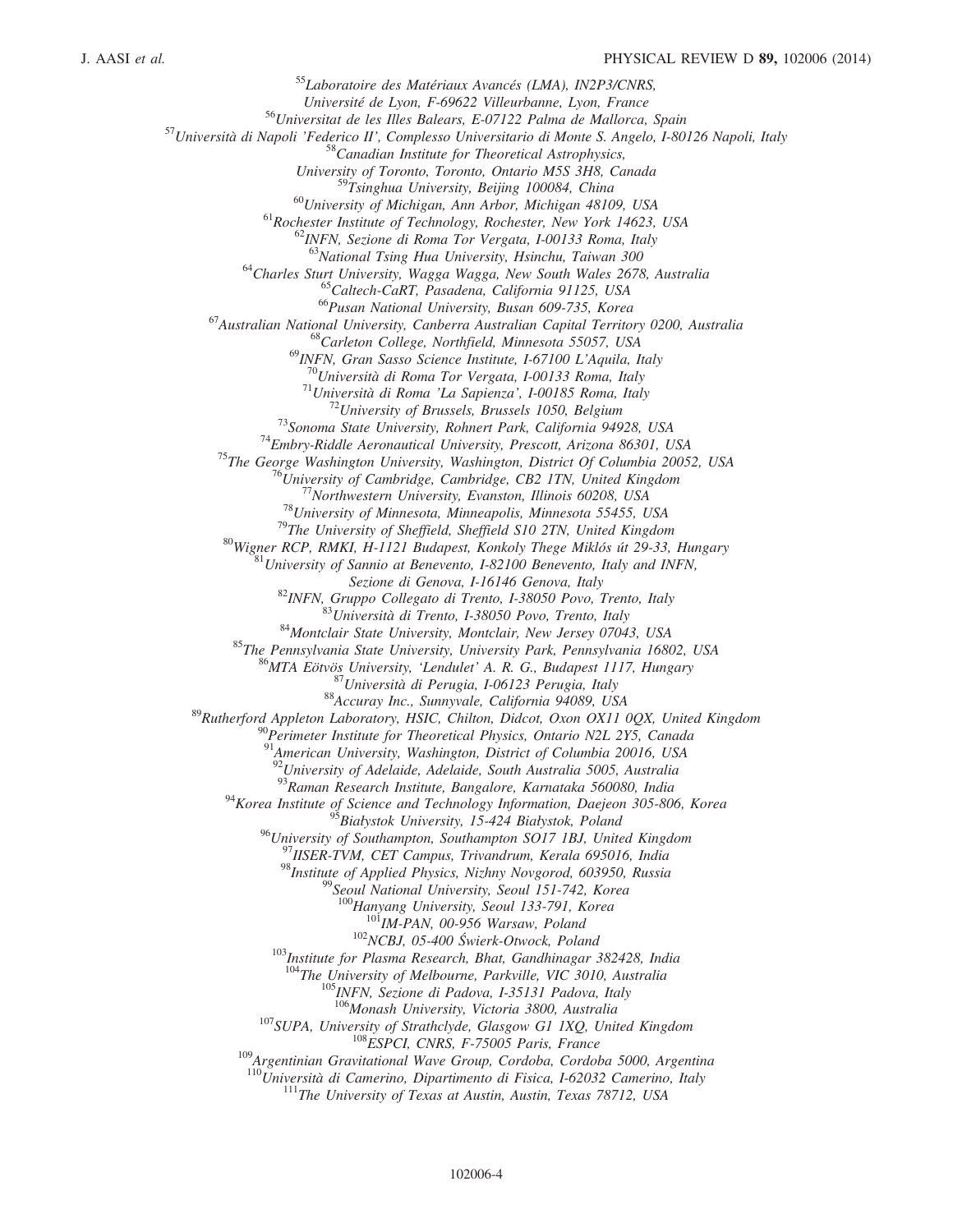<sup>112</sup>Southern University and A&M College, Baton Rouge, Louisiana 70813, USA<br><sup>113</sup>College of William and Mary, Williamsburg, Virginia 23187, USA<br><sup>114</sup>IISER-Kolkata, Mohanpur, West Bengal 741252, India<br><sup>115</sup>National Institu

<sup>113</sup> Tata Institute for Fundamental Research, Mumbai 400005, India<br><sup>119</sup> SUPA, University of the West of Scotland, Paisley PA1 2BE, United Kingdom<br><sup>119</sup> SUPA, University of the West of Scotland, Paisley PA1 2BE, United K

Research, São Paulo, São Paulo 01140-070, Brazil<br><sup>123</sup>Andrews University, Berrien Springs, Michigan 49104, USA<br><sup>124</sup>Trinity University, San Antonio, Texas 78212, USA<br><sup>125</sup>University of Washington, Seattle, Washington 98195

(Received 28 March 2014; published 27 May 2014)

We report results from a search for gravitational waves produced by perturbed intermediate mass black holes (IMBH) in data collected by LIGO and Virgo between 2005 and 2010. The search was sensitive to astrophysical sources that produced damped sinusoid gravitational wave signals, also known as ringdowns, with frequency  $50 \le f_0/Hz \le 2000$  and decay timescale  $0.0001 \le \tau/s \le 0.1$  characteristic of those produced in mergers of IMBH pairs. No significant gravitational wave candidate was detected. We report upper limits on the astrophysical coalescence rates of IMBHs with total binary mass  $50 \le M/M_{\odot} \le 450$ and component mass ratios of either 1:1 or 4:1. For systems with total mass  $100 \le M/M_{\odot} \le 150$ , we report a 90% confidence upper limit on the rate of binary IMBH mergers with nonspinning and equal mass components of  $6.9 \times 10^{-8}$  Mpc<sup>-3</sup> yr<sup>-1</sup>. We also report a rate upper limit for ringdown waveforms from perturbed IMBHs, radiating 1% of their mass as gravitational waves in the fundamental,  $\ell = m = 2$ , oscillation mode, that is nearly three orders of magnitude more stringent than previous results.

DOI: [10.1103/PhysRevD.89.102006](http://dx.doi.org/10.1103/PhysRevD.89.102006) PACS numbers: 95.85.Sz, 04.70.-s, 04.80.Nn, 07.05.Kf

## I. INTRODUCTION

Intermediate mass black hole (IMBH) binary systems represent a potential strong source of gravitational radiation accessible to ground-based interferometric detectors such as the Laser Interferometer Gravitational-Wave Observatory (LIGO) [\[1\]](#page-15-0) and Virgo [\[2\].](#page-15-1) Although yet to be discovered, binary systems with total masses in the range  $50 \lesssim$  $M/M_{\odot} \lesssim 10^5$  could form in dense star clusters such as globular clusters [3–[5\].](#page-15-2)

The coalescence of a compact binary system generates a gravitational wave signal consisting of a low frequency inspiral phase when the compact objects are in orbit around each other, a merger phase marking the coalescence of the objects and the peak gravitational wave emission, and a high frequency ringdown phase after the objects have formed a single perturbed black hole [\[6,7\]](#page-15-3). For low mass systems, most of the signal-to-noise ratio comes from the inspiral phase of the coalescence. Several searches for gravitational waves from the inspiral of low mass compact objects have been performed by LIGO and Virgo [8–[10\]](#page-15-4). However, since the merger frequency is inversely proportional to the mass of the system, it is shifted to lower frequencies for higher mass binaries. Searches for gravitational waves from the inspiral, merger and ringdown of binary black holes with total masses  $25 \leq M/M_{\odot} \leq 100$ have also been performed in LIGO-Virgo data [\[11,12\]](#page-15-5).

For an IMBH binary, typically only the merger and ringdown parts of the signal fall above the low frequency cutoff of 40 Hz for the initial LIGO and Virgo detectors. Thus it is sufficient to conduct a search solely for these particular phases of the gravitational wave signal [\[13](#page-15-6)–15]. A binary black hole merger is expected to result in a single perturbed black hole, and black hole perturbation theory and numerical simulations provide us with a wellunderstood ringdown signal model, a superposition of quasinormal modes that decay exponentially with time [\[16](#page-15-7)–23]. Indeed, any perturbed black hole, not just that produced by a compact merger (e.g., a black hole formed as the result of the core collapse of a very massive star [\[24](#page-15-8)–26]), will emit ringdown gravitational waves described by its quasinormal modes.

Since the gravitational waveform of perturbed black holes has a well-defined model, the method of matched filtering is used to search for ringdown signals. The first such search was carried out on data from the fourth LIGO science run (S4) which took place between February 22 and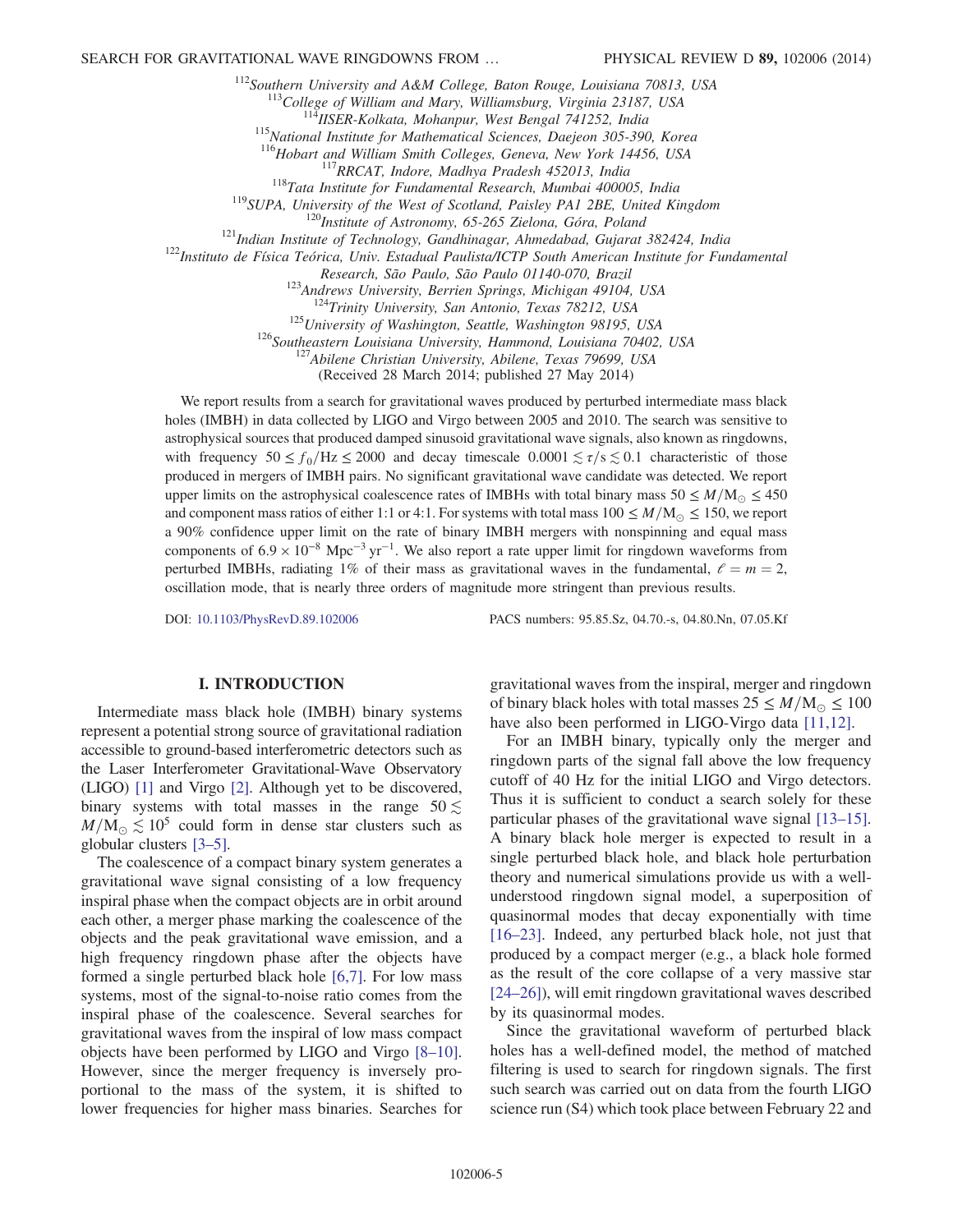March 24, 2005 [\[27\].](#page-15-9) Additionally, two burst searches with less-constrained waveform models looked for gravitational waves from mergers of IMBHs in data collected by LIGO and Virgo between 2005 and 2010 [\[28,29\].](#page-15-10) No events were observed in these searches. In this paper, we present the results of a matched filter ringdown search of data from LIGO's fifth and sixth science runs and Virgo's science runs 2 and 3. We compare the resulting rate upper limits to the previous searches for gravitational waves from IMBHs.

Sections IA and IB describe the expected ringdown sources and waveform. Section [II](#page-6-0) provides a brief description of the detectors and their sensitivities during the data collection epochs. Section [III](#page-8-0) describes the search, and results are presented in Sec. [IV.](#page-9-0) Upper limits are presented in Sec. [V](#page-10-0) and discussed in Sec. [VI](#page-13-0).

#### A. Ringdown sources

<span id="page-5-0"></span>Observed black holes of known masses fall into two broad mass ranges. Stellar mass black holes have masses  $\lesssim$ 35 M<sub>☉</sub> [\[30](#page-15-11)–32] although theoretical modeling of stellar evolution and population synthesis raises the possibility that significantly heavier stellar black holes could exist [\[33,34\]](#page-15-12). Supermassive black holes have masses  $\geq 10^5$  M<sub>o</sub> [\[35,36\]](#page-15-13) and are thought to be cosmological in origin, possibly formed through galactic mergers leading to their growth through coalescences and accretion [\[37,38\].](#page-15-14) The large gap between the mass ranges of stellar and supermassive black holes is predicted to be populated by an elusive class of objects known as intermediate mass black holes (IMBHs) [\[3,39](#page-15-2)–42]. Observational evidence from ultra- or hyperluminous x-ray sources and star cluster dynamics suggest a population of IMBHs with masses in the range  $10^2$  M<sub> $\odot$ </sub> to  $10^4$  M<sub> $\odot$ </sub> [\[3\].](#page-15-2) Ultraluminous x-ray sources with angle-averaged fluxes many times that of a stellar mass black hole accreting at the Eddington limit  $(>3 \times 10^{39} \text{ erg s}^{-1})$  may be explained by black holes with masses larger than any known stellar mass black hole. The brightest known hyperluminous x-ray source and the strongest IMBH candidate is the pointlike x-ray source HLX-1. Its maximum x-ray luminosity of  $10^{42}$  erg s<sup>-1</sup> requires a black hole mass  $\gtrsim$  a few 10<sup>3</sup> M<sub>o</sub> [\[43,44\]](#page-15-15). Other hyperluminous x-ray sources include M82 X-1 [\[45\]](#page-16-0), Cartwheel N10 [\[46\],](#page-16-1) and CXO J122518.6 [\[47\]](#page-16-2). Furthermore, the excess of dark mass at the centers of globular clusters could be explained by  $\sim 10^3$  M<sub>☉</sub> IMBHs formed from repeated mergers between other compact objects and/or stars [48–[50\].](#page-16-3) However, both hyperluminous x-ray sources and central globular cluster masses can be explained via phenomena that do not include IMBHs [\[51,52\]](#page-16-4). Still, most observational evidence for globular cluster IMBHs using radio emissions can place upper bounds of  $\leq 10^3$  M<sub>o</sub> [\[53](#page-16-5)–58], and do not rule out lower mass systems that are above the expected maximum mass of a normal stellar mass black hole [\[33\]](#page-15-12). Thus, the existence of IMBHs currently remains speculative.

Numerical simulations suggest that IMBH binaries could form in collisional runaway scenarios in young dense star clusters. Initially, in young star clusters, IMBHs could form via the runaway collapse of very massive stars [\[41,59](#page-15-16)–61]. After separate formation, two IMBHs could settle to the core of the cluster through dynamical friction and form a common binary via dynamical interactions. The binary would tighten due to three-body encounters, finally merging quickly via gravitational radiation [\[4,62,63\].](#page-15-17)

From [\[64\],](#page-16-6) we know that the astrophysical rate of IMBH binary coalescence in globular clusters (GC) should be no higher than  $0.07 \text{ GC}^{-1} \text{Gyr}^{-1}$  assuming that all globular clusters are sufficiently massive and have a sufficient binary fraction to form this type of binary once in their lifetime of 13.8 Gyr [\[5\].](#page-15-18) Also, globular clusters have a space density of roughly 3 GC Mpc<sup>-3</sup> [\[65\].](#page-16-7) This allows us to convert the astrophysical upper limit to  $2 \times 10^{-10}$  Mpc<sup>-3</sup> yr<sup>-1</sup>. If we assume that only 10% of globular clusters meet these requirements, the rate would still be as high as one tenth this value [\[64\].](#page-16-6)

Numerical simulations also suggest the possibility of forming intermediate mass ratio inspirals (IMRIs) (e.g., a coalescence of an IMBH with a compact stellar mass companion) in these same dense star clusters. This occurs through a combination of gravitational wave emission, binary exchange processes, and secular evolution of hierarchical triple systems [\[42,66](#page-15-19)–69]. Ringdown searches in the advanced detector era could be important for detecting IMRIs, particularly if the inspiraling companion is a black hole with  $m \gtrsim 10$  M<sub> $\odot$ </sub> or if the system is a compact object coalescing with a slowly spinning IMBH with  $m \gtrsim 350$  M<sub>o</sub> [\[65\].](#page-16-7)

## B. Ringdown waveform

<span id="page-5-1"></span>A black hole can be perturbed in a variety of ways, e.g., by interaction with a companion, by accretion or infall of matter, or in its formation through asymmetric gravitational collapse. A perturbed Kerr black hole will emit gravitational waves, relaxing to a stable configuration through radiation generated by a superposition of quasinormal modes of oscillation [\[16](#page-15-7)–23]. The emitted gravitational waves are exponentially decaying sinusoid signals characterized by a complex angular frequency  $\omega_{\ell mn}$  from which we can derive both the real frequency  $f_{\ell mn}$  and the quality factor  $Q_{\ell mn}$ :

$$
f_{\ell mn} = \Re(\omega_{\ell mn})/2\pi, \tag{1}
$$

$$
Q_{\ell mn} = \pi f_{\ell mn} / \Im(\omega_{\ell mn}), \qquad (2)
$$

where  $l = 2, 3, ...,$  and  $m = -l, ..., l$  are the spheroidal harmonic indices and  $n$  denotes the overtones of each mode. Overtones with  $n > 0$  are generally negligible in amplitude compared with the fundamental  $n = 0$ mode. Numerical simulations have demonstrated that the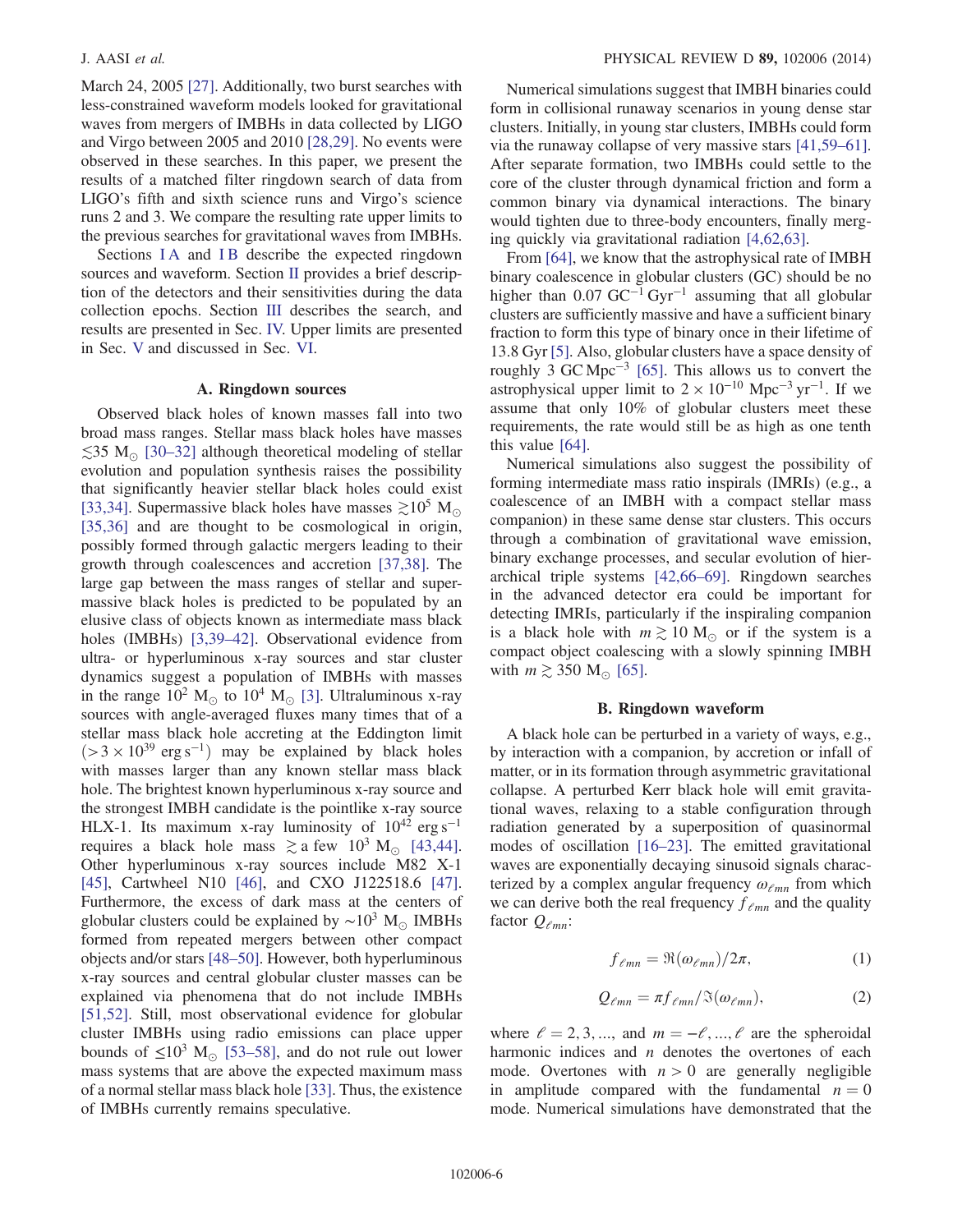$l = m = 2$  fundamental mode dominates the gravitational wave emission, particularly in the case of an equal mass compact object merger [\[70\]](#page-16-8). The ringdown search uses single-mode waveform templates. However, other modes can contribute significantly to the gravitational wave signal, particularly in cases where the binary's mass ratio  $q = m_>/m_< \neq 1$  where  $m_>=$  max $(m_1, m_2)$  and  $m_<$  $min(m_1, m_2)$ . Reference [\[71\]](#page-16-9) reports that single-mode templates can result in a loss  $\geq 10\%$  in detected events over a significant mass range and also result in large errors in the estimated values of parameters (especially the quality factor). A multimode ringdown search would perform better both in efficiency and parameter estimation [\[71\]](#page-16-9). Nevertheless, we show that the single-mode ringdown search will still provide good sensitivity to comparable mass binary systems (see average sensitive distances given in Sec. [V B\)](#page-11-0).

<span id="page-6-4"></span>The response of an interferometric detector to a gravitational wave is

$$
h(t) = F_{+}(\theta, \phi, \psi)h_{+}(t) + F_{\times}(\theta, \phi, \psi)h_{\times}(t), \quad (3)
$$

where  $F_{+}$  and  $F_{\times}$  are the antenna pattern functions that depend on the direction to the source as described by a polar angle  $\theta$ , an azimuthal angle  $\phi$ , and a polarization angle  $\psi$ . The plus and cross polarizations  $h_+$  and  $h_{\times}$  of a single-mode  $(\ell, m, n) = (2, 2, 0)$  ringdown waveform take the approximate form

<span id="page-6-5"></span>
$$
h_{+}(t; t, \phi) = \frac{\mathcal{A}}{r} (1 + \cos^{2} t) e^{-\pi f_{0}(t - t_{0})/Q}
$$

$$
\times \cos [2\pi f_{0}(t - t_{0}) + \phi_{0}], \qquad (4)
$$

<span id="page-6-6"></span>
$$
h_{\times}(t; t, \phi) = \frac{\mathcal{A}}{r} (2 \cos t) e^{-\pi f_0(t - t_0)/Q}
$$
  
× sin  $[2\pi f_0(t - t_0) + \phi_0]$ , (5)

for  $t > t_0$  where  $f_0 = f_{220}$  and  $Q = Q_{220}$  are the oscillation frequency and the quality factor of the  $(\ell, m, n) = (2, 2, 0)$ mode, r is the distance to the source,  $\phi_0$  is the initial phase of the mode, and  $i$  is the inclination angle. The oscillation amplitude of the  $(\ell, m, n) = (2, 2, 0)$  mode, A, is given approximately by (see Appendix [A](#page-14-0))

$$
\mathcal{A} = \frac{GM}{c^2} \sqrt{\frac{5\epsilon}{2}} Q^{-1/2} F(Q)^{-1/2} g(\hat{a})^{-1/2},\tag{6}
$$

where  $G$  is the gravitational constant,  $M$  is the black hole mass, c is the speed of light,  $\epsilon$ , known as the ringdown efficiency, is the fraction of the black hole's mass radiated,  $\hat{a} = cS/GM^2$  where S is the black hole's spin angular momentum,  $F(Q) = 1 + 1/(4Q^2)$  and  $g(\hat{a}) =$  $[1.5251 - 1.1568(1 - \hat{a})^{0.1292}]$  [cf. Eqs. [\(7\),](#page-6-1) [\(8\)](#page-6-2), and [\(A5\)](#page-14-1)].

The total ringdown efficiency of a black hole binary with nonspinning components is known to scale with the square of the symmetric mass ratio,  $\nu = m_1 m_2/(m_1 + m_2)^2$  =  $q/(1 + q)^2$ , as  $\epsilon \approx 0.44\nu^2$  [\[72](#page-16-10)–74]. Thus, for  $q = 1, \epsilon \sim 3\%$ and, for  $q = 4$ ,  $\epsilon \sim 1\%$ . Gravitational waves from extreme mass ratio systems will not be detectable unless the system is sufficiently close (see Sec. [V B](#page-11-0)). A black hole binary with spinning components will radiate more energy if the spins are aligned with the orbital angular momentum and less if the spins are antialigned [\[73,75\].](#page-16-11)

The black hole mass  $M$  and dimensionless spin parameter  $\hat{a}$  can be determined numerically using fitting formulae to Kerr quasinormal mode frequency and quality factor parameters tabulated in Table VIII of [\[76\].](#page-16-12) For the  $(\ell, m, n) = (2, 2, 0)$  mode, the fits are of the form:

<span id="page-6-1"></span>
$$
f_0 = \frac{1}{2\pi} \frac{c^3}{GM} [1.5251 - 1.1568(1 - \hat{a})^{0.1292}], \tag{7}
$$

$$
Q = 0.7000 + 1.4187(1 - \hat{a})^{-0.4990}.
$$
 (8)

<span id="page-6-2"></span>These fitting functions allow us to relate a measurement of the frequency and quality factor from a match filter ringdown template to the mass and angular momentum of the final perturbed black hole.

<span id="page-6-3"></span>We can approximate the ringdown gravitational wave strain by

$$
h_0(t) = \mathcal{A}_{\text{eff}} e^{-\pi f_0(t - t_0)/Q} \cos[2\pi f_0(t - t_0) + \varphi_0], \quad (9)
$$

for  $t > t_0$  where  $A_{\text{eff}} = A/D_{\text{eff}}$  and  $D_{\text{eff}}$  is the effective distance to the source and  $\varphi_0$  is the effective initial phase depending on the initial phase  $\phi_0$  as well as on the signal polarization [see Eqs. (1.7) and (1.9) in [\[77\]\]](#page-16-13). Note that both  $\varphi_0$  and time of arrival at the detector  $t_0$  are set to zero for simplicity in the template waveform given in Sec. [III A](#page-8-1).

## II. DATA SET

<span id="page-6-0"></span>The data analyzed spans multiple science runs for both the LIGO and Virgo detectors. We report results both for data collected between November 2005 and September 2007 and between July 2009 and October 2010.

The first time period covers LIGO's fifth science run (S5). The LIGO site in Hanford, Washington hosted two collocated interferometers: a 4 km detector H1 and a 2 km detector H2. The LIGO site in Livingston, Louisiana, hosted one 4 km detector L1. Additionally, the Virgo 3 km detector in Cascina, Italy, operated from May 2007 to September 2007 during its first science run (VSR1) which overlapped with the last few months of LIGO's S5 run. However, this search did not analyze VSR1 data. Thus, for the first time period, which we designate period 1, we report results for the threefold coincident search of the H1H2L1 detector network. We also report results for twodetector combinations of this network including H1L1 and H2L1. We chose to exclude H1H2 coincident events since accurately measuring the significance of gravitational wave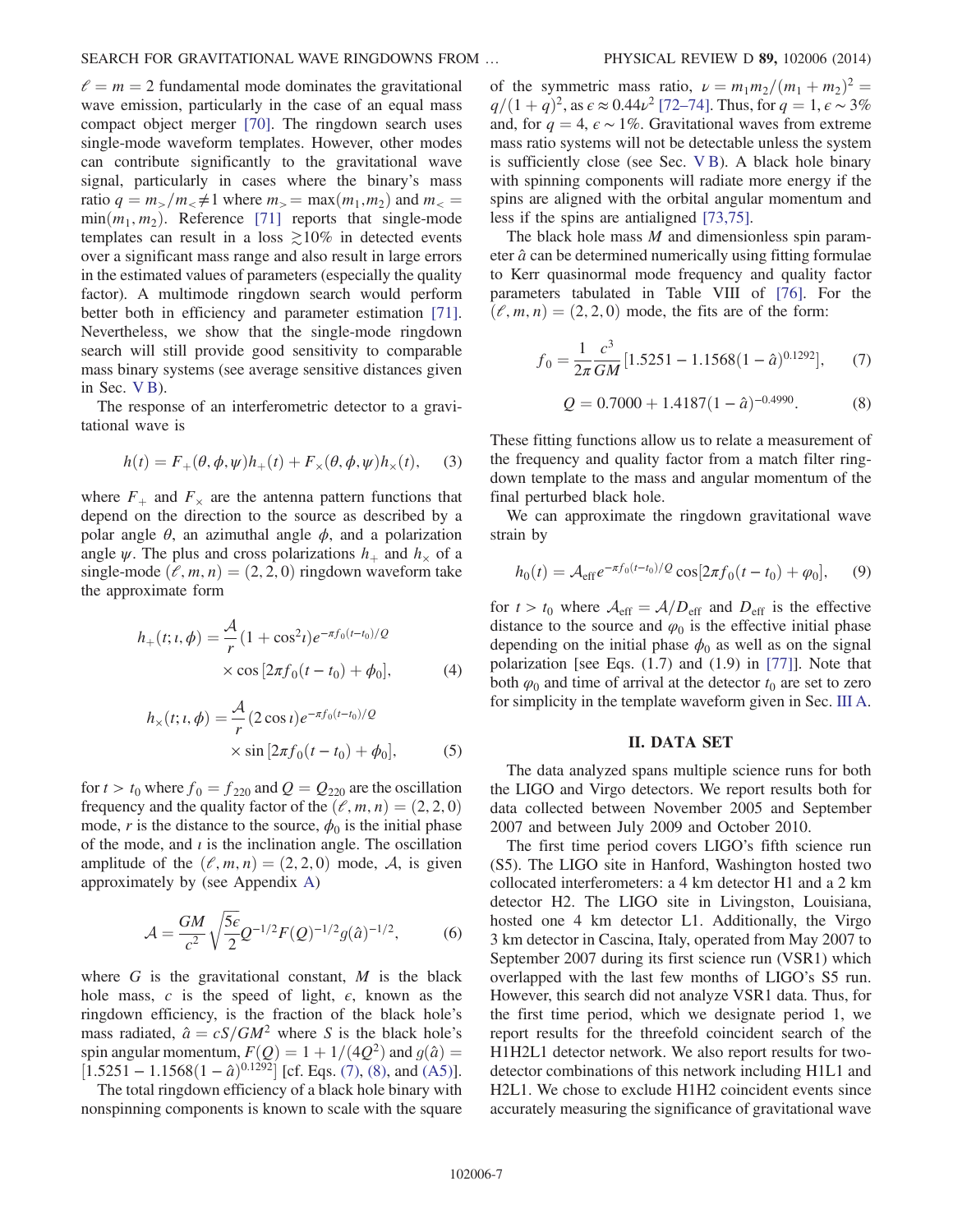<span id="page-7-0"></span>

FIG. 1 (color online). Ringdown horizon distances,  $D_H$ , weighted by the square root of the ringdown efficiency,  $\sqrt{\epsilon}$ , as a function of final black hole mass for period 1 (left) and period 2 (right). Here we have set  $\epsilon = 1\%$ . The dimensionless spin parameter is set to  $\hat{a} = 0.9$ . For example, during period 1, a ~200 M<sub>☉</sub> ringdown source with  $\epsilon = 1\%$ ,  $\hat{a} = 0.9$ , and optimal location and orientation at a distance of ∼530 Mpc would produce a signal-to-noise ratio of 8 in the H1 detector.

candidates is complicated by this network's correlated detector noise.

The second time period covers LIGO's sixth science run (S6) during which only the H1 and L1 LIGO detectors were operating. The Virgo detector conducted two science runs during this period: VSR2 which ran from July 2009 to January 2010 and VSR3 which ran from August 2010 to October 2010. For this second time period, which we designate period 2, we report results for the coincident search of the H1L1V1 detector network. We also report results for all two-detector combinations within this network.

LIGO's S5 run marked the final data collection of the initial LIGO detector configuration during which design sensitivity was achieved [\[1\]](#page-15-0). Figure [1](#page-7-0) (left) demonstrates the H1, H2, and L1 detectors' sensitivities to ringdown signals from spinning black holes with  $\hat{a} = 0.9$  and  $\epsilon = 1\%$ <sup>1</sup> for typical period 1 performance. This figure shows the horizon distance  $D_H$  divided by the square root of the ringdown efficiency  $\epsilon$ , scaled to a canonical value  $\epsilon = 1\%$ , as a function of the final black hole mass. The horizon distance is the distance at which a given source with optimal location and orientation would produce a SNR of 8 in a given detector; some details of its derivation for ringdowns are given in Appendix [B](#page-14-2). Dips in the ringdown horizon distance correspond directly to features of the detectors' noise spectral density curves. For instance, the strong dip in sensitivity at 360  $M_{\odot}$  is due to 60 Hz electric power noise.

The S6 run, during the phase of the enhanced LIGO detector configuration, followed a series of upgrades to the initial detectors to improve sensitivity. These enhancements included a higher power laser and a new DC readout system [\[78\]](#page-16-14). Similarly, the Virgo detector saw several improvements between its VSR1 and VSR2 runs including a more powerful laser, a thermal compensation system, and improved scattered light mitigation. Before Virgo's VSR3 run in early 2010, monolithic suspensions with fused-silica fibers were installed [\[79\]](#page-16-15). Figure [1](#page-7-0) (right) demonstrates the H1, L1, and V1 detectors' sensitivities to ringdown signals from spinning black holes with  $\hat{a} = 0.9$  and  $\epsilon = 1\%$  for typical period 2 performance.

Gravitational-wave strain data from each of the detectors are known to be both non-Gaussian and nonstationary. Non-Gaussianity is often manifested as noise transients, or glitches, in the strain data. Efforts are made to diagnose and remove glitches and stretches of elevated noise from the data set using environmental and instrumental monitors [\[80](#page-16-16)–82]. In this search, as in previous searches of LIGO-Virgo data, we apply three levels of data quality vetoes [\[83,84\]](#page-16-17) (see Appendix A of [\[8\]](#page-15-4) for more details). Data

<span id="page-7-1"></span>TABLE I. Length of each network's total analyzed time after the third level of vetoes has been applied and the playground data set has been removed.

| Network | Analysis Time <sup>a</sup> (years) |          |
|---------|------------------------------------|----------|
|         | Period 1                           | Period 2 |
| H1L1    | 0.09                               | 0.17     |
| H1V1    | .                                  | 0.10     |
| H2L1    | 0.07                               | .        |
| L1V1    | .                                  | 0.06     |
| H1H2L1  | 0.63                               | .        |
| H1L1V1  | .                                  | 0.08     |
| Total   | 0.79                               | 0.41     |

<sup>a</sup>Excluding playground time.

<sup>&</sup>lt;sup>1</sup>These values were chosen so that a direct comparison could be made with Fig. 2 in [\[27\].](#page-15-9)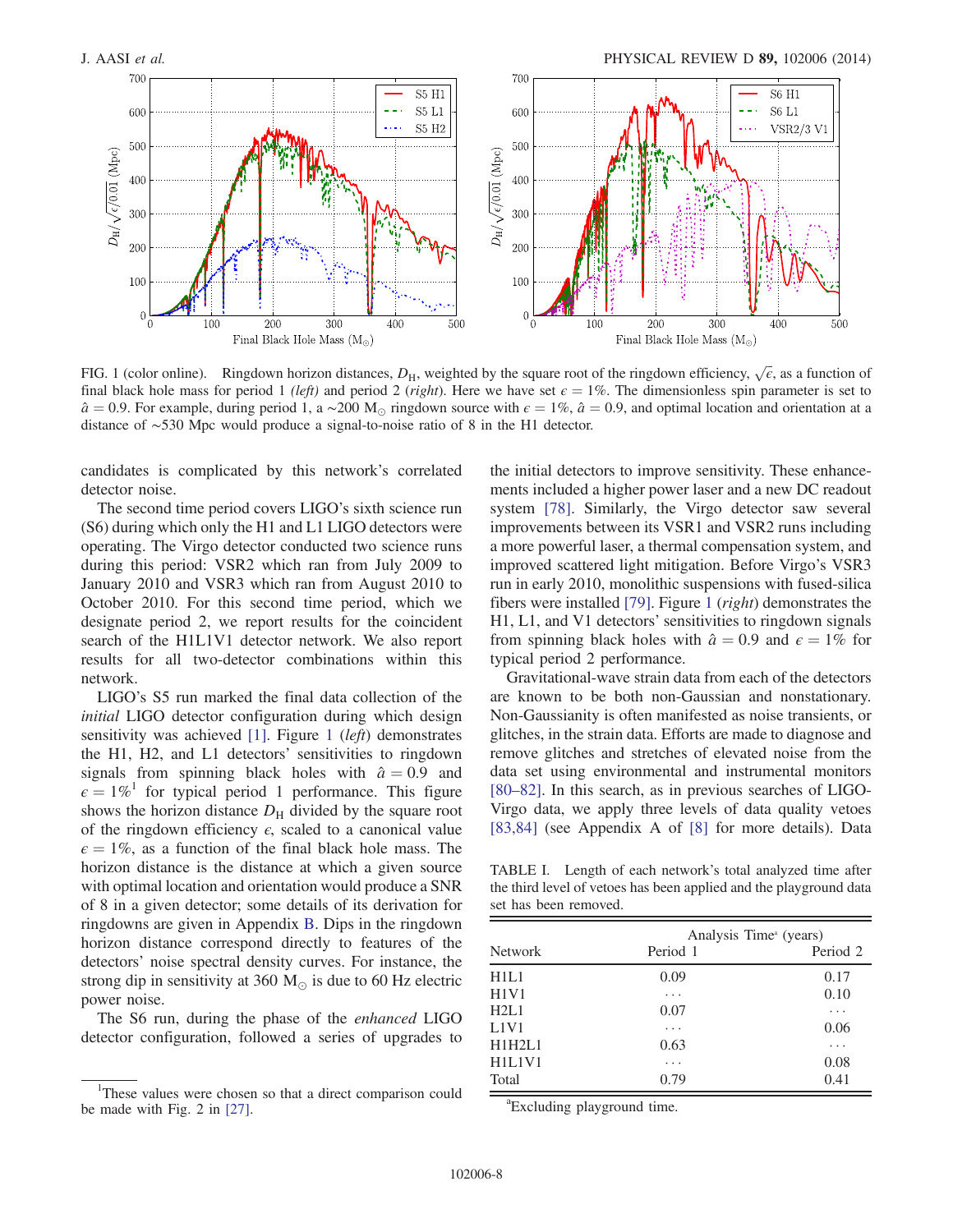remaining after the first and second veto levels have been applied are searched for possible detection candidates (see Sec. [IV\)](#page-9-0). Data remaining after all three veto levels have been applied are searched for detection candidates and are also used in constraining the IMBH merger rate (see Sec. [V](#page-10-0)). Table [I](#page-7-1) gives the total analyzed time after all three veto levels are applied and after the removal of the "playground" data set used for pipeline tuning as described in Sec. [III D.](#page-9-1) The total analysis time for both period 1 and period 2 was 1.2 years.

## III. RINGDOWN SEARCH

## A. Search algorithm

<span id="page-8-1"></span><span id="page-8-0"></span>The ringdown search algorithm, first introduced in [\[13,27\]](#page-15-6), is based on the optimal method for finding modeled signals buried in Gaussian noise, the matched filter [\[85\]](#page-16-18). The data from multiple gravitational wave detectors are match filtered with single-mode ringdown templates to test for the presence or absence of signals in the data. The output is a signal-to-noise ratio (SNR) time series [\[27\]](#page-15-9) from which local maxima above a predetermined SNR threshold, called triggers, are retained for further analysis. Since the noise in the detector data is nonstationary and non-Gaussian, matched filtering alone is not enough to establish that a trigger is a gravitational wave signal. Since detector noise can often mimic the signal for which we are searching, additional tests are employed including detector coincidence and SNR consistency. We use a search pipeline similar to the IHOPE pipeline described in [\[86\].](#page-16-19) Here we summarize the main steps of the ringdown search pipeline.

The data conditioning and segmentation is discussed in detail in [\[87\].](#page-16-20) Each segment of data is filtered using a bank of ringdown templates characterized by frequency  $f_0$  and quality factor  $Q$ . Following [\[27\],](#page-15-9) the template used in this search is

$$
h(t) = e^{-\frac{\pi f_0 t}{Q}} \cos(2\pi f_0 t), \qquad 0 \le t \le t_{\text{max}} \tag{10}
$$

[cf. Eq.  $(9)$ ], with a length of ten e-folding times,  $t_{\text{max}} = 10Q/\pi f_0^2$ .

The template bank is tiled in  $(f_0, Q)$ -space according to the analytic approximate metric computed assuming white detector noise as described in [\[14,27,88\]](#page-15-20) so that no point in the parameter space has an overlap of less than 97% with the nearest template.<sup>3</sup> The template parameters cover a frequency band between 50 Hz and 2 kHz and quality factor in the physical range between 2 and 20. This corresponds roughly to masses in the range 10 to 600  $M_{\odot}$ , and spins in the range 0 to 0.99. A fixed bank of 616 templates was used for all detectors.

Triggers with an SNR statistic above a predetermined threshold  $\rho^*$  are retained for further analysis. For both period 1 and period 2, we set  $\rho_{\text{H1}}^* = \rho_{\text{L1}}^* = 5.5$ . For the least sensitive detector in each analysis period, we set lower thresholds:  $\rho_{H2}^* = 4.0$  and  $\rho_{V1}^* = 5.0$ .

#### B. Coincidence and vetoes

Once triggers are found in a single detector, we apply a coincidence test, analogous to the one introduced in [\[90\]](#page-16-21), to check for multidetector parameter and arrival time consistency. In order to include information about time coincidence dt and template coincidence for  $df_0$  and  $dQ$  in a single coincidence test, we construct a three-dimensional metric [\[88\]](#page-16-22) to calculate the distances  $ds^2$  between two triggers in  $(f_0, Q, t)$ -space. The quantity  $(1 - ds^2)$  is a measure of normalized signal mismatch. To account for the finite travel time between noncollocated detectors, we minimize  $ds^2$  for each detector pair over a range of allowed time differences. Only pairs of triggers for which  $ds^2 \leq$  $ds_*^2 = 0.4$  are kept as coincident candidates. During times when three detectors are operating, triple coincident events are constructed from sets of three triggers if each trigger in the set passes the coincidence test with every other one. We also consider H1L1 coincidences in a H1H2L1 network.

We also apply second and third level vetoes to segments of poor data quality as described in [\[86\].](#page-16-19) Additionally, for period 1, we apply a number of amplitude consistency tests that exploit the coalignment of H1 and H2 [\[86\]](#page-16-19). These tests allow us to apply cuts to reduce the background of false alarms.

## C. Ranking events

Finally, the pipeline ranks the coincidences and determines significance. For this purpose, a detection statistic is designed to separate signal-like coincidences from noiselike coincidences. Given the large number of parameters that describe multidetector coincidences, we employ a multivariate analysis using cuts on multiple parameters to help in classifying coincidences as signals or false alarms: i.e., a multivariate statistical classifier. The parameters provided to the classifier to aid in characterizing the multidetector coincidences included single-detector SNRs

<sup>&</sup>lt;sup>2</sup>An arbitrary initial phase parameter (or equivalently, a quadratic sum of sine and cosine template outputs) could be implemented in the template waveform to reduce the fraction of power lost in the event of a pure sine wave signal. The problem is most acute for the detection of perturbed black holes with high frequency ( $f_0 \gtrsim 1000$  Hz) and low dimensionless spin parameter  $(a \le 0.6)$  where significant power is lost by using a cosine template [\[77\].](#page-16-13) However, allowing an arbitrary phase would increase the noise level of the search. Furthermore, any ringdown signal would follow a preceding waveform and there is some arbitrariness in the division of one from the other.

 $3$ The template placement metric is derived using a sine template in [\[88\]](#page-16-22) whereas a cosine template is used to filter the data. Optimally, the metric derivation should account for initial phase dependence as derived in [\[89\]](#page-16-23). In the high  $Q$  limit, the sine and cosine metrics coincide.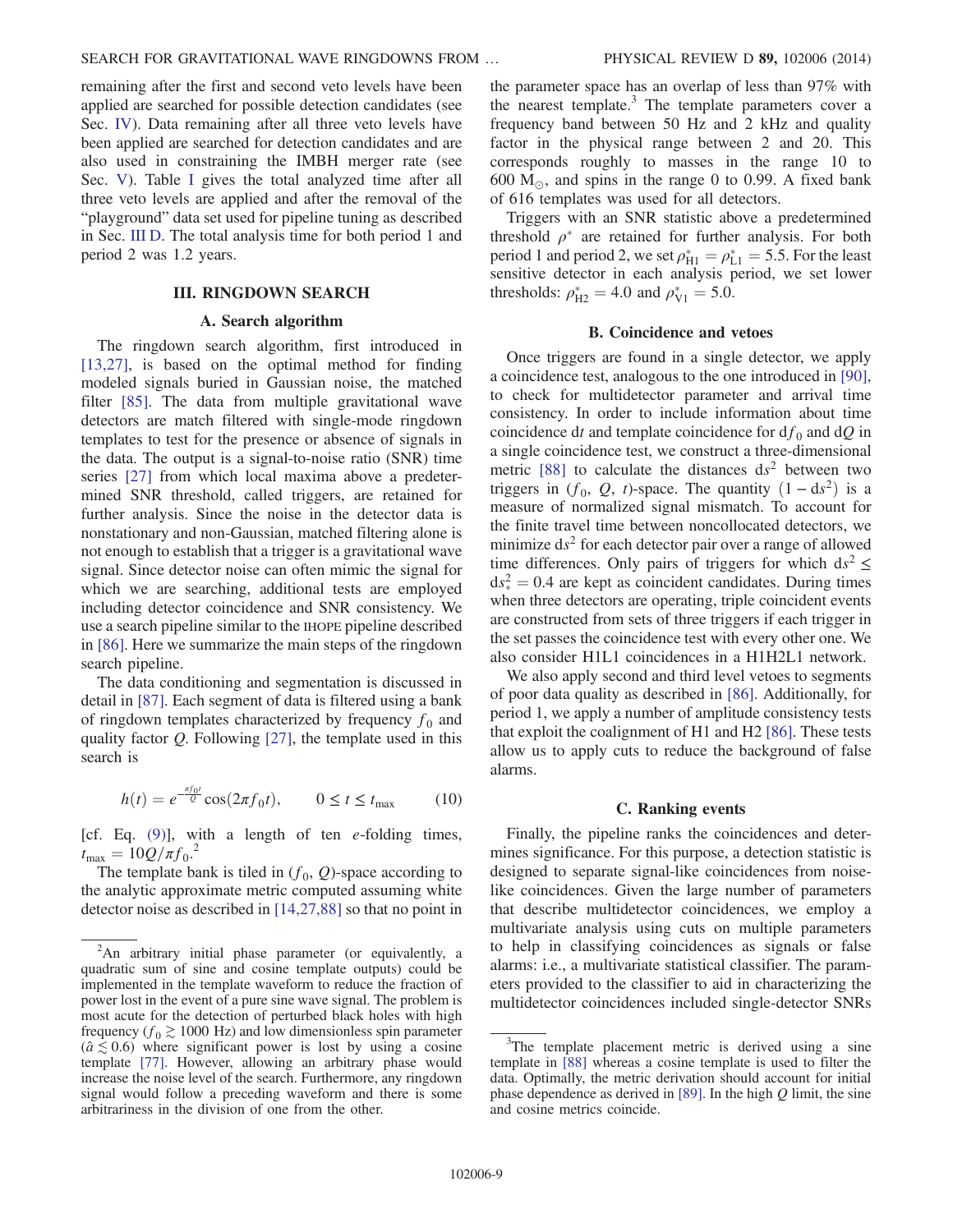and differences in time and template parameters between detectors, recovered effective distances, composite SNR statistics,<sup>4</sup> the three-dimensional metric distance between triggers and the metric coefficients as well as data quality information from the hierarchical veto method described in [\[91\]](#page-16-24). Additional details of these parameters will be described in a future paper.

To perform the multivariate analysis, we use a machine learning algorithm known as a random forest of bagged decision trees [\[92,93\]](#page-16-25). Similar techniques have been implemented for detecting gravitational-wave bursts [\[94\]](#page-16-26) and cosmic strings [\[95\].](#page-16-27) The training of the classifier uses two sets of data: a collection of coincidences associated with simulated signals and a collection of accidental coincidences that act as a proxy for the background.

The simulated signal set is generated by adding softwaregenerated gravitational waveforms to the data and running a separate search. The simulated waveforms, described in more detail in Sec. [III D,](#page-9-1) included both full coalescence IMBH merger signals and lone ringdown signals.

The set of accidental coincidences is generated using the method of time-shifted data that takes advantage of the fact that a real signal will produce triggers in each detector that are coincident in time. The data streams of detectors are shifted in time with respect to one another by intervals longer than the light travel time between sites plus timing uncertainties, then a search for coincidences is performed. These time-shifted coincidences are then almost certainly due to noise. For period 1, the L1 data stream was shifted by multiples of five seconds relative to H1 and H2 for a total of 100 time-shifted analyses; the H1 and H2 data streams were not time-shifted relative to one another. For Period 2, the L1 data stream was shifted by multiples of five seconds and the V1 data stream was shifted by multiples of 10 seconds relative to H1 for a total of 100 time-shifted analyses.

The classifier assigns a likelihood ranking statistic  $\mathcal L$  to each coincidence. A high likelihood implies the coincidence is signal-like; a low likelihood implies the coincidence is noiselike. For each candidate, we need to be able to assign a significance to its likelihood ranking. This is done by mapping a false alarm rate (FAR) to a candidate's rank in order to assess its significance. We count the number of false coincidences in the time-shifted searches, record their likelihood values, and determine the analysis time  $T_b$  of all the time-shift searches for a particular experiment time (e.g., H1L1 coincidences in a H1L1V1 network, H1L1V1 coincidences in a H1L1V1 network, etc.). We perform this calculation separately for each type of coincidence in each of the different experiment times. Then, for each candidate in each experiment, we determine the FAR at its likelihood value  $\mathcal{L}^*$  with the expression

J. AASI et al. PHYSICAL REVIEW D 89, 102006 (2014)

$$
\text{FAR} = \frac{\sum_{k=1}^{100} N_k (\mathcal{L} \ge \mathcal{L}^*)}{T_b},\tag{11}
$$

where  $N_k$  is the measured number of coincidences with  $\mathcal{L} \geq \mathcal{L}^*$  in the kth shifted analysis. We performed a total of 100 time-shifted analyses. Finally, we can rank candidates by their FARs across all types of experiment times into a combined ranking, known as combined FAR, for a single experiment time as described in detail in [\[96\]](#page-16-28). The combined FAR is the final detection statistic that allows us to combine the candidate rankings from the various experiment types into a single list of candidates ordered from most significant to least significant.

#### D. Tuning and simulations

<span id="page-9-1"></span>The analysis was tuned using the set of false alarm coincidences obtained from time-shifted searches, a set of simulated signals ("injections") added to the detectors' data streams in a separate stage of data analysis, and a small chunk of the actual search data, approximately 10%, designated "playground", that was later excluded from the analysis to preserve blindness. The goal of tuning the analysis is to maximize the sensitivity of the search while minimizing the false alarm rate. For this, we injected a set of ringdown-only waveforms with  $\epsilon = 1\%$  into the data set. The waveforms were determined by Eq.  $(3)$ ,  $(4)$ , and  $(5)$ with sky location and source orientation sampled from an isotropic distribution. Several sets of ringdown waveforms were injected with a uniform distribution in  $f_0$  and Q to cover the parameter range of the ringdown template bank. Also, in order to cover the broad mass and spin range accessible to the ringdown search when signals have  $\epsilon = 1\%$ , several sets of ringdown waveforms were injected with a uniform distribution in M and  $\hat{a}$ : 50  $\leq M/N_{\odot} \leq$ 900 and  $0.0 \le \hat{a} \le 0.99$ . Additionally, we also injected a set of full coalescence waveforms with isotropicallydistributed sky location and source orientation parameters into the data. These full coalescence waveforms included the recently-implemented nonspinning EOBNRv2 family [\[97\]](#page-16-29) and the spinning PhenomB family [\[98\]](#page-17-0). The EOBNRv2 injections were distributed uniformly in total mass  $50 \leq M/M_{\odot} \leq 450$  and in mass ratio  $1 \leq q \leq 10$ . The PhenomB injections were given the same mass distribution and a uniform dimensionless spin parameter  $0.0 \le$  $\hat{a}_{1,2} \le 0.85$  where  $\hat{a}_{1,2} = cS_{1,2}/Gm_{1,2}^2$  for the spin angular momentum  $S$  and the mass  $m$  of the two binary components. For a discussion of the injection sets used in computing rate upper limits, see Sec. [V.](#page-10-0)

### IV. SEARCH RESULTS

<span id="page-9-0"></span>The search yielded no significant gravitational wave candidates, as all events were consistent, within 1 sigma, with the background from accidental coincidences. Figure [2](#page-10-1) shows the cumulative distributions of coincident

<sup>4</sup> Some details of the composite SNR statistics used for classification are given in [\[77\].](#page-16-13)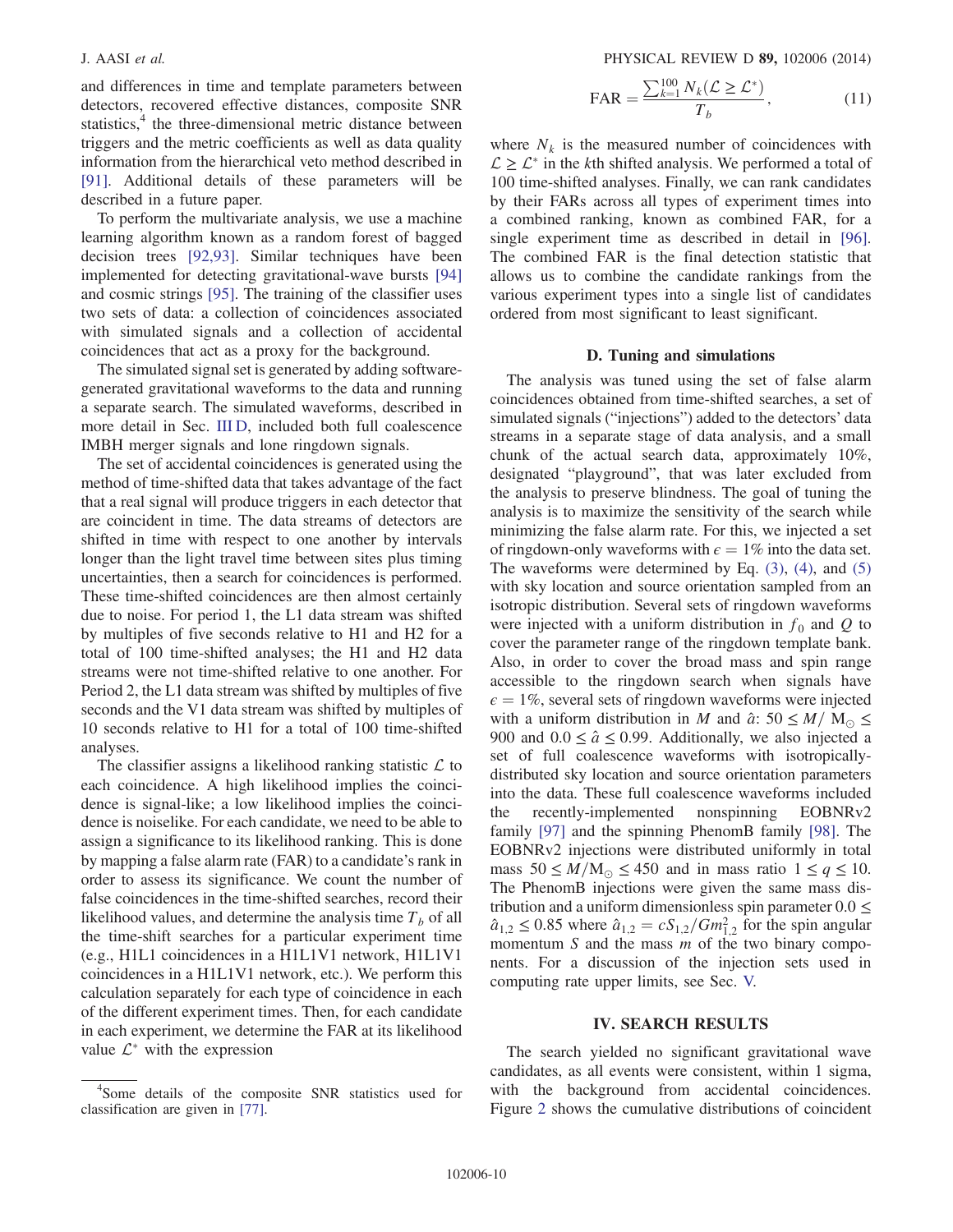<span id="page-10-1"></span>

FIG. 2 (color online). Cumulative distributions of coincident events found as a function of inverse combined false alarm rate after all vetoes up to the third level are applied. The figures combines results from both triple and double coincident searches over the total analysis time of period 1 and period 2. Grey contours mark the  $1\sigma$  through  $5\sigma$  region of the expected background from accidental coincidences. No search candidates stand out from the background.

events found as a function of inverse combined false alarm rate after all vetoes up to the third level are applied. These plots combine results from both triple and double coincident searches over the total analysis time of period 1 and period 2.

The most significant event was found in triple coincidence during period 1 in H1, H2, and L1. After the first and second level vetoes were applied, it was found with a combined FAR  $= 2.07$  yr<sup>-1</sup> and, after the third level vetoes were additionally applied, with a combined  $FAR = 0.45$  yr<sup>-1</sup>. Thus we expect an accidental coincidence to be found by the search with this significance ∼ once per two years of analysis. Since the total analysis time was 1.2 years, the event is consistent, within 1 sigma, with the accidental coincidence rate. In both H1 and H2, a trigger was found barely above threshold with matched filter SNRs of 5.5 and 4.4, respectively. However, the candidate was found as a very loud trigger in L1 with a matched filter SNR of 48.9. Performing a coherent Bayesian parameter estimation follow-up [\[99\]](#page-17-1) on these triggers, we found that a coherent analysis favored a solution for the binary's sky location and orientation that yield a very strong signal in L1, but virtually no response in H1 and H2 detectors. While it is theoretically possible that very particular location and orientation parameters could produce such a signal, an excursion from stationary, Gaussian noise (a glitch) in L1 is more likely.

# V. RATE LIMITS

<span id="page-10-0"></span>In this section, we compute the 90% confidence upper limits on IMBH coalescence rates and IMBH black hole ringdown rates. The former will allow us to make an astrophysical statement as well as to compare the sensitivity of the ringdown search to various other searches that have made statements in this mass regime, including [\[11,12,28,29\].](#page-15-5)

We used a procedure similar to that discussed in [\[11,12\]](#page-15-5) for the upper limit calculation based on the loudest event statistic [\[100,101\]](#page-17-2). In order to capture the variability of the detector noise and sensitivity, we analyzed the data in periods of ∼ one to two months. In each of these analysis times, we estimate the volume to which the ringdown search is sensitive by injecting many simulated signals into the data and performing an analysis to recover them. In Sec. [V B](#page-11-0), we describe the distribution of EOBNRv2 waveforms used to model the source population of IMBH binaries. Our sensitivity to these signals depends on total mass, mass ratio, source distance, and sky location as well as other parameters such as component spins. We explore the changing sensitivity of the ringdown search to these binaries over a range of total masses for both equal mass and 4:1 mass ratio systems. Other distance and orientation parameters are randomly sampled. Due to the significant variation of the search sensitivity over the large mass and mass ratio parameter space that we explore in Sec. [V B,](#page-11-0) we have chosen to include only systems with nonspinning components in this study. In Sec. [V C,](#page-12-0) we describe the distribution of ringdown waveforms used to model the population of perturbed black holes first explored in [\[27\]](#page-15-9).

<span id="page-10-2"></span>For each of these injection sets, we compute the sensitive volume for a given mass range and mass ratio by integrating the efficiency of the search over distance

$$
V_{\rm eff} = 4\pi \int \eta(r) r^2 dr,\tag{12}
$$

where the efficiency  $\eta(r)$  is calculated as the number of injections found with a lower combined FAR than the most significant coincident event in each analysis time for the search divided by the total number of injections made at a given distance. As described in [\[11,12,100,101\],](#page-15-5) we estimate the likelihood parameter  $\Lambda$  of the loudest event being a signal versus being caused by an accidental coincidence for each type of coincident network time and each mass and mass ratio bin. For each analysis time (excluding playground time), effective volume from Eq. [\(12\)](#page-10-2), and estimated Λ, we marginalize over statistical uncertainties given in Sec. [VA](#page-11-1) and construct a marginalized likelihood as a function of the astrophysical rate in units of mergers per  $Mpc<sup>3</sup>$  per year for our EOBNRv2 injection sets and in units of ringdowns per Mpc<sup>3</sup> per year for our ringdown injections. In order to obtain a combined posterior probability distribution for the rate over all the analysis times, we multiply a prior on the rate by the product of the marginalized likelihood functions to obtain a posterior probability and integrate to 90% to obtain the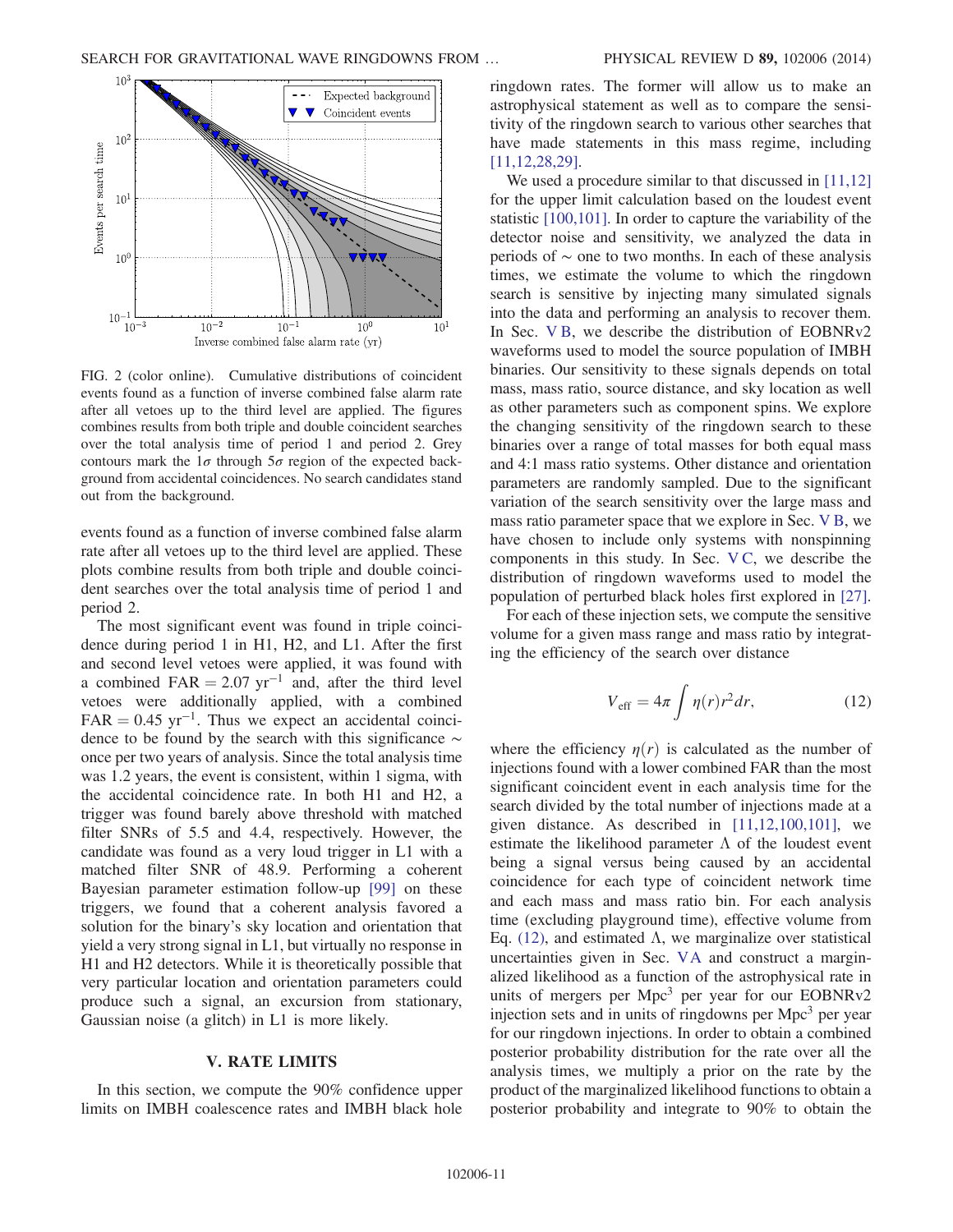90% confidence upper limit on the rates. For our combined period 1 result, we assumed a uniform prior on the rate. However, for the main period 2 result, we were able to use the period 1 posteriors over coalescence or ringdown rate as priors for the upper limit calculation.

## A. Sources of uncertainty

<span id="page-11-1"></span>We must account for several sources of random and systematic error when computing rate upper limits. Uncertainties on the sensitive volume as well as incomplete knowledge of waveforms and source populations form the largest contributors. As described in earlier search papers [\[10](#page-15-21)–12], we marginalize over random uncertainty (i.e. calibration and statistical Monte Carlo uncertainties) for each analysis time. The 90% confidence upper limits based on the marginalized posterior distributions are the main results of this search.

The calibration of the data is a source of both random and systematic error. Reference [\[102\]](#page-17-3) reports uncertainties on the magnitude of the response function for each detector in period 1. We find an overall distance uncertainty of 8%. Thus, the random uncertainty on the visible volume for period 1 is approximately 8% cubed, or 24%. For period 2, references [\[103\]](#page-17-4) and [\[104\]](#page-17-5) report uncertainty on  $h(t)$  for LIGO and Virgo detectors. Additionally, an uncertainty on the scaling of  $h(t)$  was reported in [\[103\]](#page-17-4) and should be treated as a systematic error similar to the systematic waveform uncertainties discussed below that could overor under-bias the amplitude of a signal. However, the uncertainty on the scaling of h(t) also has an associated random error that we fold into the random uncertainty calculation for period 2. We find an overall distance uncertainty of 14% corresponding to a 42% uncertainty on the visible volume for period 2. See [\[105\]](#page-17-6) for a detailed explanation of how the uncertainties were propagated.

In addition to the systematic error associated with the overall scaling of  $h(t)$  that could lead to amplitude bias as mentioned above, there is a larger source of systematic error due to differences between the injected model waveforms and the true waveform. For EOBNRv2 waveforms below  $\sim$ 250 M<sub>☉</sub>, comparisons with numerical models indicate that uncertainties in these waveforms result in  $\leq$ 10% systematic uncertainty in the SNR, corresponding to a  $\leq$  30% uncertainty in sensitive volume. For higher masses, the systematic uncertainty in the SNR could be as high as 25%. Due to our incomplete knowledge of the true waveform and its changing uncertainty over the mass range we have explored, no systematic errors associated with imperfect waveform modeling were applied to the rate upper limits reported in this paper. Systematic errors were also not applied to previous searches [\[11,12\]](#page-15-5) using full coalescence waveforms up to 100  $M_{\odot}$  and thus we can compare the upper limits directly with those results. A previous weakly modeled burst search [\[28\]](#page-15-10) used waveform errors of ∼15%. Thus, in order to compare with these results, the upper limits reported here should be rescaled as described below. Regarding ringdown waveforms, due to our lack of knowledge about the population of black holes producing the waveforms and the waveforms themselves, we again assign no systematic error to rate upper limits computed with ringdown waveforms.

In general, we can rescale our rate upper limits by any systematic uncertainty by applying the scaling factor  $(1 - \sigma)^{-3}$  where  $\sigma$  is the systematic uncertainty. Thus, we can apply a conservative systematic uncertainty of 15% by rescaling our rate upper limit upward by a factor of 1.63.

The statistical error originating from the finite number of Monte Carlo injections that we have performed is the final source of error for which we must account. These errors on the efficiency at a given distance are found to range between 1.7% and 6.2% and were marginalized over using the method described in [\[100,101\]](#page-17-2).

## <span id="page-11-0"></span>B. Rate limits from full coalescence injections

In order to evaluate the sensitivity of the ringdown search to waveforms from binary IMBH coalescing systems with nonspinning components, we used a set of injections from the EOBNRv2 waveform family described in Sec. [III D](#page-9-1). Due to the variation in ringdown search sensitivity over different mass ratios, we chose to compute IMBH coalescence rate upper limits separately for  $q = 1$  and  $q = 4$ . The injection sets were distributed uniformly over a total binary mass range from  $50 \leq M/M_{\odot} \leq 450$  and upper limits were computed in mass bins of width 50  $M_{\odot}$ . The final black hole spins of these injections can be determined from the mass ratios and zero initial component spins [\[106\]](#page-17-7). For  $q = 1$ , we find  $\hat{a} = 0.69$ , and for  $q = 4$ , we find  $\hat{a} = 0.47$ .

The average sensitive distances of the ringdown search to IMBH binaries described by EOBNRv2 signal waveforms for both  $q = 1$  and  $q = 4$  are shown in Fig. [3](#page-12-1) for period 1 and period 2. The most sensitive mass bin in both cases is  $100 \leq M/M_{\odot} \leq 150$  corresponding roughly to  $110 \leq$  $f_0$ /Hz  $\leq$  170 near the peak sensitivity of the LIGO detectors. For  $q = 1$ , the average sensitive distance of the  $100 \leq M/M_{\odot} \leq 150$  mass bin was 240 Mpc. For  $q = 4$ , the average sensitive distance for this mass bin decreases by more than a factor of two to 110 Mpc. As discussed in Sec. [I B,](#page-5-1) the reduced ringdown efficiency for  $q = 4$  binary systems leads to lower amplitude waveforms and hence, to lower average sensitive distances. Additionally, the lower final black hole spin for  $q = 4$ binary systems acts to decrease the average sensitive distance relative to  $q = 1$  binary systems for which the final spin is larger. The sensitive distance of higher mass bins drops off significantly due to the steeply rising seismic noise in the detector at low frequencies. This affect is accentuated for  $q = 4$  systems relative to  $q = 1$  systems at a fixed mass because a smaller final spin leads to a lower frequency ringdown. The sensitive distance of mass bin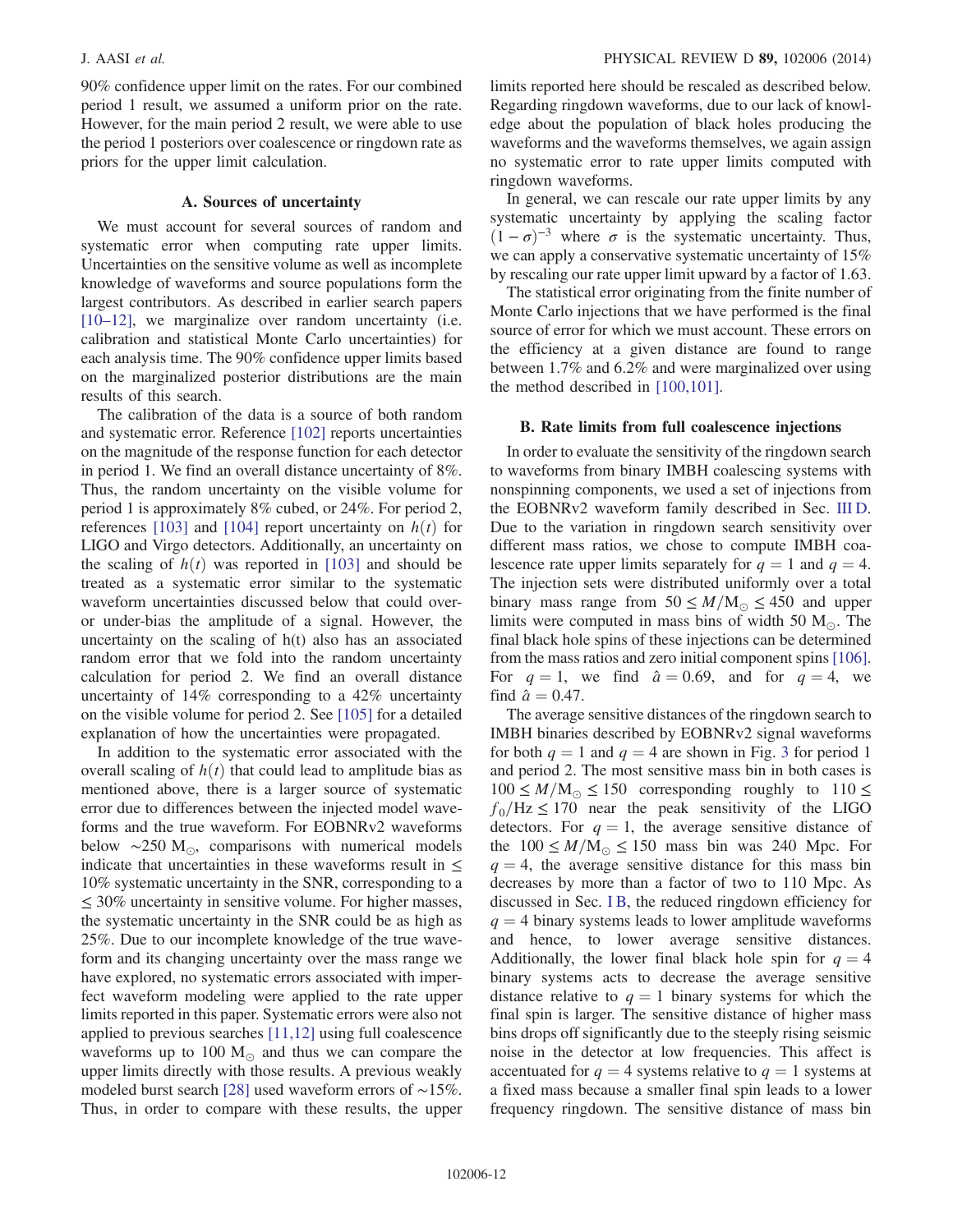<span id="page-12-1"></span>

FIG. 3 (color online). Average sensitive distances of the ringdown search to binary systems described by EOBNRv2 signal waveforms over a range of total binary masses for period 1 [ $q = 1$ ] (yellow),  $q = 4$  (green)] and period 2 [ $q = 1$  (cyan),  $q = 4$ (blue)]. These distances are equivalent to appropriate averages over each of the detector networks shown for period 1 and period 2 in Table [I,](#page-7-1) weighted by the percentage of time analyzed for each network. Thus, while in general the H1L1V1 and H1L1 networks during period 2 were more sensitive than the H1H2L1 and H1L1 networks during period 1, the consistently smaller average sensitive distances for period 2 reflect the large duty cycle of its least sensitive detector networks compared to period 1.

 $400 \leq M/M_{\odot} \leq 450$  is over an order of magnitude less than the sensitive distance of our most sensitive mass bins for both  $q = 1$  and  $q = 4$  cases.

Figure [4](#page-12-2) shows the 90% confidence upper limits on nonspinning IMBH coalescence rates for a number of mass bins. We find an upper limit of  $0.069 \times 10^{-6}$  Mpc<sup>-3</sup> yr<sup>-1</sup> on the coalescence rate of equal mass IMBH binaries with nonspinning components and total masses  $100 \leq M/$  $M_{\odot} \leq 150$ . From the discussion of astrophysical rates of IMBH mergers in Sec. [I A,](#page-5-0) we see that this rate upper limit is still several orders of magnitude away from constraining the astrophysical rate from GCs.

Previous searches for weakly-modeled burst signals found no plausible events [\[28,29\].](#page-15-10) The most recent search reports a rate upper limit for nonspinning IMBH coalescences of  $0.12 \times 10^{-6}$  Mpc<sup>-3</sup> yr<sup>-1</sup> at the 90% confidence level for the mass bin centered on  $m_1 = m_2 = 88$  M<sub>o</sub> [\[29\]](#page-15-22). A direct comparison of our  $q = 1$  upper limits shown in Fig. [4](#page-12-2) to this burst search result should be made with care due to the following differences between the two analyses: statistical approaches leading to different search thresholds, treatment of uncertainties, analyzed detector networks, and mass and distance binnings. Additionally, while the ringdown search employed the Bayesian formulation [\[100,101\]](#page-17-2) for calculating the rate upper limit, the burst search used a frequentist method. Nevertheless, although the impact of the reported differences is hard to quantify, the upper limits determined by the two analyses can be considered



<span id="page-12-2"></span>

FIG. 4 (color online). Upper limits (90% confidence) on IMBH coalescence rate in units of Mpc−<sup>3</sup> yr−<sup>1</sup> as a function of total binary masses, evaluated using EOBNRv2 waveforms with  $q =$ 1 (slate grey) and  $q = 4$  (grey). In both cases, upper limits computed using period 2 with period 1 as a prior are shown in a darker shade. Overlaid in a lighter shade are upper limits computed using only period 1 data with a uniform prior on rate.

consistent with each other. A more robust comparison of the sensitivity of the burst searches and an earlier version of the ringdown search without a multivariate classifier will be presented in a future paper [\[107\].](#page-17-8)

Additionally, we can make a comparison with the upper limits reported from the matched filter search for gravitational waves from the inspiral, merger, and ringdown of nonspinning binary black holes with total masses  $25 \le$  $M/M_{\odot} \leq 100$  [\[12\]](#page-15-23). This search considered similar uncertainties and similar analyzed networks to those used by the ringdown search so a result comparison is fairly straightforward. From Table I of [\[12\],](#page-15-23) we find that for systems with  $q = 1$ , the rate upper limits for masses 46 M<sub> $\odot$ </sub> to 100 M<sub>☉</sub> vary in the range  $0.33 \times 10^{-6}$  Mpc<sup>-3</sup> yr<sup>-1</sup> to  $0.070 \times 10^{-6}$  Mpc<sup>-3</sup> yr<sup>-1</sup>. From Fig. [4](#page-12-2), we find a rate upper limit for mass bin  $50 \leq M/M_{\odot} \leq 100$  of  $0.16\times$  $10^{-6}$  Mpc<sup>-3</sup> yr<sup>-1</sup>, a value consistent with the BBH rate upper limit range for these masses and mass ratio.

Note that we can rescale our rate upper limits by a 15% systematic uncertainty by applying the scaling factor of 1.63 as described in Sec. [VA](#page-11-1). From Fig. [4](#page-12-2), we find a rescaled rate upper limit of  $0.11 \times 10^{-6}$  Mpc<sup>-3</sup> yr<sup>-1</sup> for mass bin  $100 \leq M/M_{\odot} \leq 150$  and  $0.15 \times 10^{-6}$  Mpc<sup>-3</sup> yr<sup>-1</sup> for mass bin  $150 \le M/M_{\odot} \le 200$ .

## C. Rate limits from ringdown injections

<span id="page-12-0"></span>In order to compare with [\[27\]](#page-15-9), we determined a 90% confidence upper limit of  $4 \times 10^{-8}$  Mpc<sup>-3</sup> yr<sup>-1</sup> on rates of pure ringdowns from perturbed black holes with uniformly distributed masses  $85 \leq M/M_{\odot} \leq 146$ , uniformly distributed spins  $0 \le \hat{a} \le 0.99$ , and a fixed ringdown efficiency of  $\epsilon = 1\%$ . We expect ringdown signals from IMBH mergers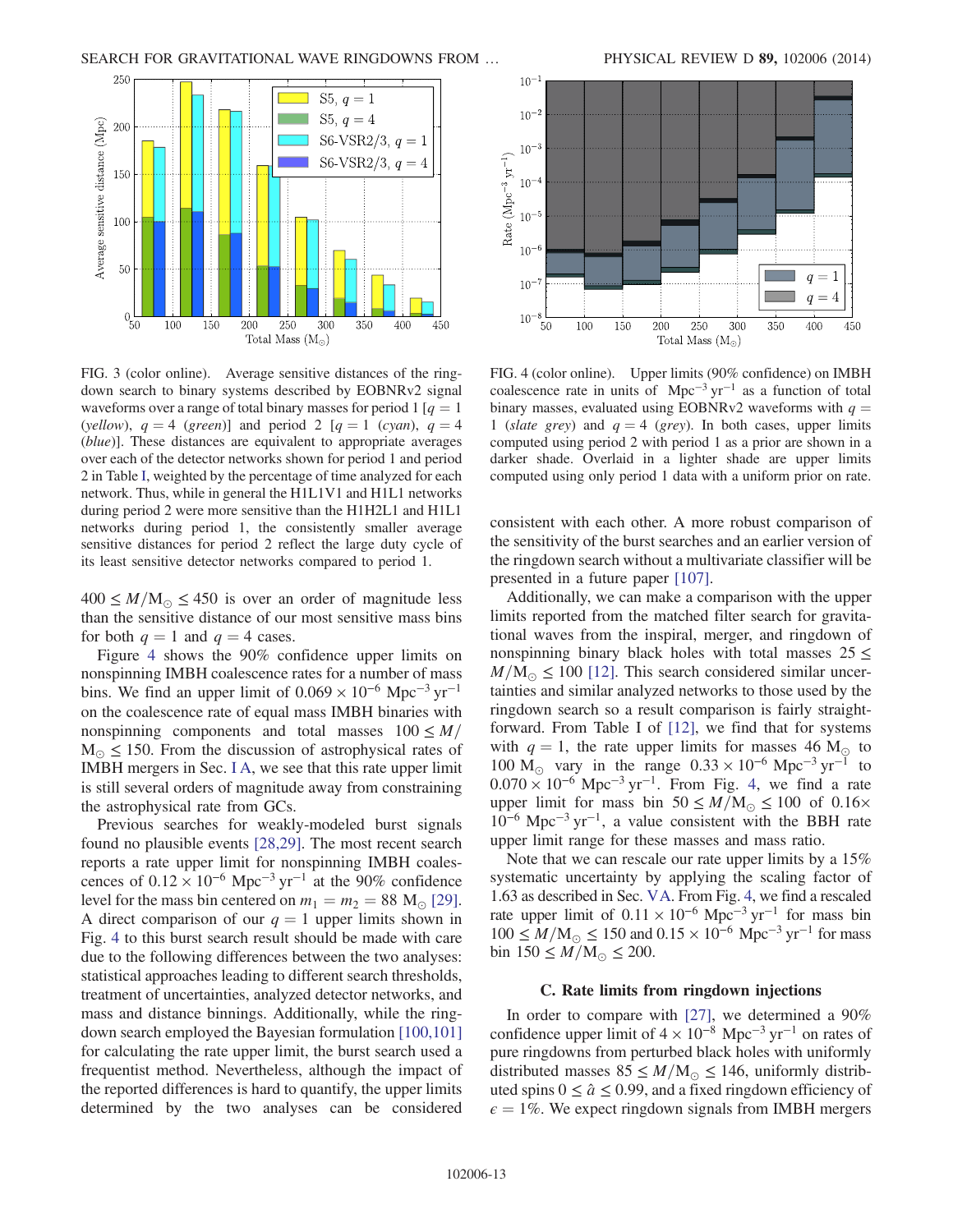to emit near this efficiency in the  $\ell = m = 2$  fundamental mode if the mass ratio is near unity. However, for other sources of perturbed black holes, such as a hypermassive star collapse directly to a perturbed IMBH, we expect  $\epsilon \ll 1\%$ . Thus, the rate upper limit reported in this section will not be applicable to such sources.

Reference [\[27\]](#page-15-9) placed a 90% confidence upper limit on the rate of ringdowns from black holes with frequencies distributed uniformly in  $log_{10}(f_0)$  in the range 70  $\leq$  $f_0$ /Hz  $\leq$  140 and uniformly in quality factor  $2 \leq Q \leq$ 20 of  $3.2 \times 10^{-5}$  Mpc<sup>-3</sup> yr<sup>-1</sup>. Thus, a rough comparison indicates an improvement of nearly three orders of magnitude. A significant portion of this improvement results from a huge increase in the analysis time. Due to the high false alarm rate in double coincident analysis time, an upper limit was set in [\[27\]](#page-15-9) using only triple coincident time, a total of 0.0375 years. We analyzed both triple and double coincident time in both period 1 and period 2, a total of 1.2 years. Such an increase in analysis time results in a factor of ∼32 improvement in the upper limit. Additionally, a significant improvement in detector sensitivity due to detector upgrades between science runs contributed to a better upper limit. Furthermore, since only triple coincident time was analyzed in [\[27\],](#page-15-9) the sensitivity was limited by the least sensitive detector, H2, which was shown to have a horizon distance of ~130 Mpc at 250 M<sub>☉</sub> as shown in Fig. 2 in [\[27\]](#page-15-9). However, since we analyzed both triple and double coincident triggers, the limiting detector was typically the L1 detector. We can compare the H2 horizon distance in Fig. 2 in [\[27\]](#page-15-9) to the L[1](#page-7-0) horizon distance in Fig. 1 at 250  $M_{\odot}$ to see that the horizon distance of the limiting detector improved by a factor of  $\sim$ 3 for  $\hat{a} = 0.9$ . Since the upper limit scales with volume, a factor of ∼3 in distance results in a factor of ∼27 in the upper limit. However, we expect this factor of improvement to decrease for the lower masses on which the ringdown upper limit was set.

Thus, from the improvements both in analysis time and detector sensitivity, we find already roughly three orders of magnitude improvement. However, several caveats would apply to a direct comparison: different injection distributions in  $(M, \hat{a})$ -space, the improvements from pipeline enhancements such as the implementation of a machine-learning algorithm, differences in the fitting functions for final black hole mass and spin defined in Eq. [\(7\)](#page-6-1) and [\(8\),](#page-6-2) differences in the method used in the volume integral in Eq. [\(12\)](#page-10-2), and differences in marginalization over errors. A careful study of the improvement due to the use of a machine-learning algorithm will be presented in a future paper.

#### VI. SUMMARY

<span id="page-13-0"></span>This paper presents the results of the search for ringdown gravitational waves in data collected by LIGO and Virgo between 2005 and 2010. No significant gravitational wave candidate was identified. We place upper limits on the merger rates of nonspinning IMBH binaries as well as on the rates of ringdowns from perturbed black holes.

We conducted a detailed study of the pipeline's sensitivity to full coalescence IMBH merger signals using nonspinning EOBNRv2 waveforms. For simplicity, we focused our studies on only two mass ratios:  $q = 1$  and  $q = 4$ . The average sensitive distances in our most sensitive total mass bin,  $100 \leq M/M_{\odot} \leq 150$ , indicate that the ringdown search is sensitive to an equal mass system at twice the distance of a 4:1 mass ratio system. The most efficiently detected mass bin gives an upper limit on the rate of nonspinning, equal mass IMBH mergers with total masses  $100 \leq M/M_{\odot} \leq 150$  of  $6.9 \times 10^{-8}$  Mpc<sup>-3</sup> yr<sup>-1</sup>. This does not account for any uncertainty in the waveform, which could be as high as 10% for the mass bin. Our upper limits for ringdown waveforms from perturbed IMBHs with masses  $85 \leq M/M_{\odot} \leq 146$  and spins  $0 \leq \hat{a} \leq 0.99$ show an improvement of nearly three orders of magnitude over the previous result reported [\[27\],](#page-15-9) which we can attribute to improved detector sensitivity, increased livetime, and pipeline enhancements.

While our rate upper limits are still two to three orders of magnitude away from constraining the astrophysical IMBH merger rate from globular clusters, we note that we will soon approach this optimistic rate with the improved sensitivity of Advanced LIGO and Virgo detectors expected to begin operation in 2015. With the improved low frequency performance of the advanced detectors, we will have sensitivity to gravitational waves from perturbed intermediate mass black holes with masses up to ∼1000 to 2000  $M_{\odot}$ . At peak sensitivity, the Advanced LIGO ringdown horizon distance for black holes with  $\epsilon = 1\%$  will approach cosmological distances.

## ACKNOWLEDGMENTS

The authors gratefully acknowledge the support of the United States National Science Foundation for the construction and operation of the LIGO Laboratory, the Science and Technology Facilities Council of the United Kingdom, the Max-Planck-Society, and the State of Niedersachsen/ Germany for support of the construction and operation of the GEO600 detector, and the Italian Istituto Nazionale di Fisica Nucleare and the French Centre National de la Recherche Scientifique for the construction and operation of the Virgo detector. The authors also gratefully acknowledge the support of the research by these agencies and by the Australian Research Council, the International Science Linkages program of the Commonwealth of Australia, the Council of Scientific and Industrial Research of India, the Istituto Nazionale di Fisica Nucleare of Italy, the Spanish Ministerio de Educación y Ciencia, the Conselleria d'Economia Hisenda i Innovació of the Govern de les Illes Balears, the Foundation for Fundamental Research on Matter supported by the Netherlands Organisation for Scientific Research, the Polish Ministry of Science and Higher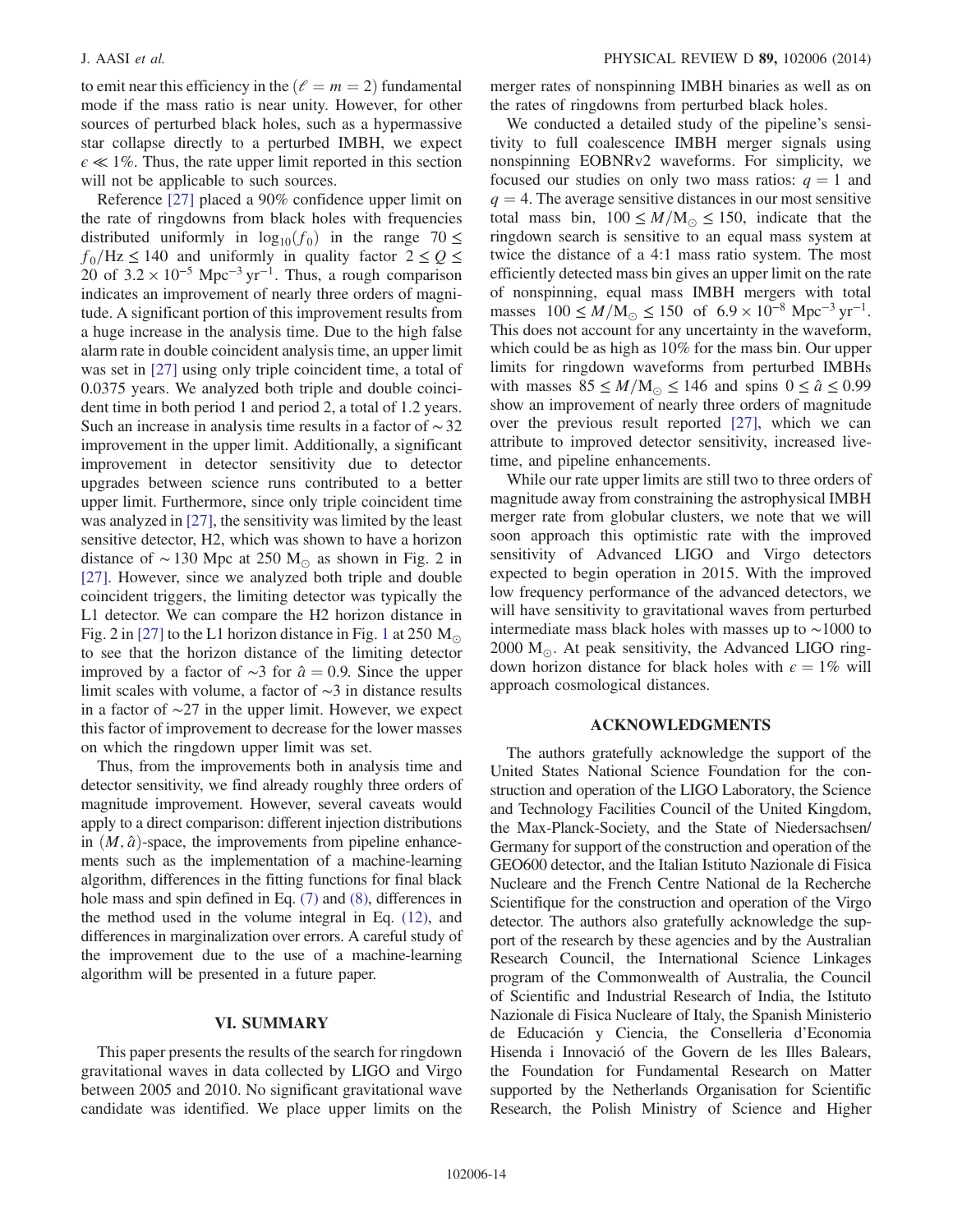Education, the FOCUS Programme of Foundation for Polish Science, the Royal Society, the Scottish Funding Council, the Scottish Universities Physics Alliance, The National Aeronautics and Space Administration, the Carnegie Trust, the Leverhulme Trust, the David and Lucille Packard Foundation, the Research Corporation, and the Alfred P. Sloan Foundation.

## <span id="page-14-0"></span>APPENDIX A: RINGDOWN AMPLITUDE

The amount of energy  $dE$  carried by gravitational radiation crossing an area dA orthogonal to its propagation direction in a time dt is given by the energy flux equation,

$$
\frac{\mathrm{d}E}{\mathrm{d}A\mathrm{d}t} = \frac{c^3}{16\pi G}(\dot{h}_+^2 + \dot{h}_\times^2),\tag{A1}
$$

where  $h_{+}$  and  $h_{\times}$  are given by the generalized forms of Eq. [\(4\)](#page-6-5) and [\(5\)](#page-6-6) for an arbitrary location on a two-sphere with  $m = 2$  and time of arrival  $t_0$  set to zero. Taking the time derivative and squaring the plus and cross polarizations, we find

$$
\dot{h}_{+}^{2} = \left(\frac{\mathcal{A}}{r}\right)^{2} (1 + \cos^{2} t)^{2} e^{-2\pi f_{0} t/Q}
$$
\n
$$
\times \left[ (2\pi f_{0})^{2} \sin^{2} (2\pi f_{0} t + 2\phi) + \left(\frac{\pi f_{0}}{Q}\right)^{2} \cos^{2} (2\pi f_{0} t + 2\phi) + (4\pi f_{0}) \left(\frac{\pi f_{0}}{Q}\right) \sin (2\pi f_{0} t + 2\phi) \cos (2\pi f_{0} t + 2\phi) \right],
$$
\n(A2)

$$
\dot{h}_{\times}^{2} = \left(\frac{\mathcal{A}}{r}\right)^{2} (4\cos^{2}t)e^{-2\pi f_{0}t/\mathcal{Q}} \left[ (2\pi f_{0})^{2}\cos^{2}(2\pi f_{0}t + 2\phi) + \left(\frac{\pi f_{0}}{\mathcal{Q}}\right)^{2}\sin^{2}(2\pi f_{0}t + 2\phi) - (4\pi f_{0})\left(\frac{\pi f_{0}}{\mathcal{Q}}\right)\cos(2\pi f_{0}t + 2\phi)\sin(2\pi f_{0}t + 2\phi) \right].
$$
\n(A3)

Integrating this flux over a sphere with area element  $dA = r^2d(\cos t)d\phi$ , we find that the trigonometric functions simplify greatly, leaving only the exponential time dependence over which to integrate

<span id="page-14-3"></span>
$$
E = \frac{c^3}{16\pi G} \int_T \int_A (\dot{h}_+^2 + \dot{h}_\times^2) dA dt
$$
  
=  $\frac{8c^3}{5G} \mathcal{A}^2 (\pi^2 f_0^2) \left(1 + \frac{1}{4Q^2}\right) \int_{t=0}^\infty e^{-2\pi f_0 t/Q} dt$   
=  $\frac{4c^3}{5G} \mathcal{A}^2 (\pi f_0) \left(1 + \frac{1}{4Q^2}\right) Q.$  (A4)

<span id="page-14-1"></span>Finally, we note that the energy radiated as gravitational waves during the ringdown phase is  $E = \epsilon M c^2$ , where  $\epsilon$  is the ringdown efficiency discussed in Sec. [I B.](#page-5-1) Thus, the amplitude can be found by solving Eq.  $(A4)$  for  $A$ ,

$$
\mathcal{A} = \sqrt{\frac{5\epsilon GM}{4\pi c}} f_0^{-1/2} \left( 1 + \frac{1}{4Q^2} \right)^{-1/2} Q^{-1/2}.
$$
 (A5)

#### <span id="page-14-2"></span>APPENDIX B: RINGDOWN HORIZON DISTANCE

The ringdown horizon distance, similar to the inspiral horizon distance, is a useful measure of the sensitivity of the detectors to ringdown gravitational waves from a particular type of black hole. It is equal to the distance at which an optimally oriented and located IMBH merger would produce an SNR of 8 in the detector. The horizon distance is derived from the representative strain noise power spectral density of a detector and the  $h_{\text{rss}}$ , or root sum squared of the strain, for a signal with optimal orientation at 1 Mpc. The definition of  $h_{\text{rss}}$  comes from the need to measure the amplitude of a gravitational wave without reference to a particular detector. In general, it is

$$
h_{\text{rss}}^2 = \int_0^\infty (h_+^2(t) + h_\times^2(t)) \mathrm{d}t, \tag{B1}
$$

<span id="page-14-6"></span>where  $h_+$  and  $h_{\times}$  are given in Eqs. [\(4\)](#page-6-5) and [\(5\)](#page-6-6) for the single-mode  $(\ell, m, n) = (2, 2, 0)$  ringdown waveform. Here, under the assumption of optimal orientation, we set  $i = 0$ . We find that the  $h_{\text{rss}}$  takes the form

$$
h_{\rm rss}^2 = 4\left(\frac{\mathcal{A}}{r}\right)^2 \left(\frac{\mathcal{Q}}{2\pi f_0}\right),\tag{B2}
$$

where A is derived in Eq. [\(A5\)](#page-14-1). If  $\tilde{h}(f)$  represents the Fourier transform of the expected signal, then the average SNR this signal would attain in a detector with spectral density  $S_n(f)$  is given by

$$
\langle \rho \rangle = \sqrt{4 \int_0^\infty \frac{|\tilde{h}(f)|^2}{S_n(f)} df}.
$$
 (B3)

<span id="page-14-4"></span>Typically, the horizon distance is found by setting  $\langle \rho \rangle = 8$  and solving for the distance  $r$  which parametrizes the waveform  $h$ . We can use the fact that the single-mode ringdown signal is quasimonochromatic and  $S_n(f)$  assumes approximately one value for each  $f_0$  so it can be treated as a constant:

$$
\langle \rho \rangle = \sqrt{\frac{4}{S_n(f_0)}} \int_0^\infty |\tilde{h}(f)|^2 df. \tag{B4}
$$

<span id="page-14-5"></span>Using Parseval's theorem, we can write Eq. [\(B4\)](#page-14-4) as

$$
\langle \rho \rangle = \sqrt{\frac{2}{S_n(f_0)}} \int_{-\infty}^{\infty} h^2(t) dt.
$$
 (B5)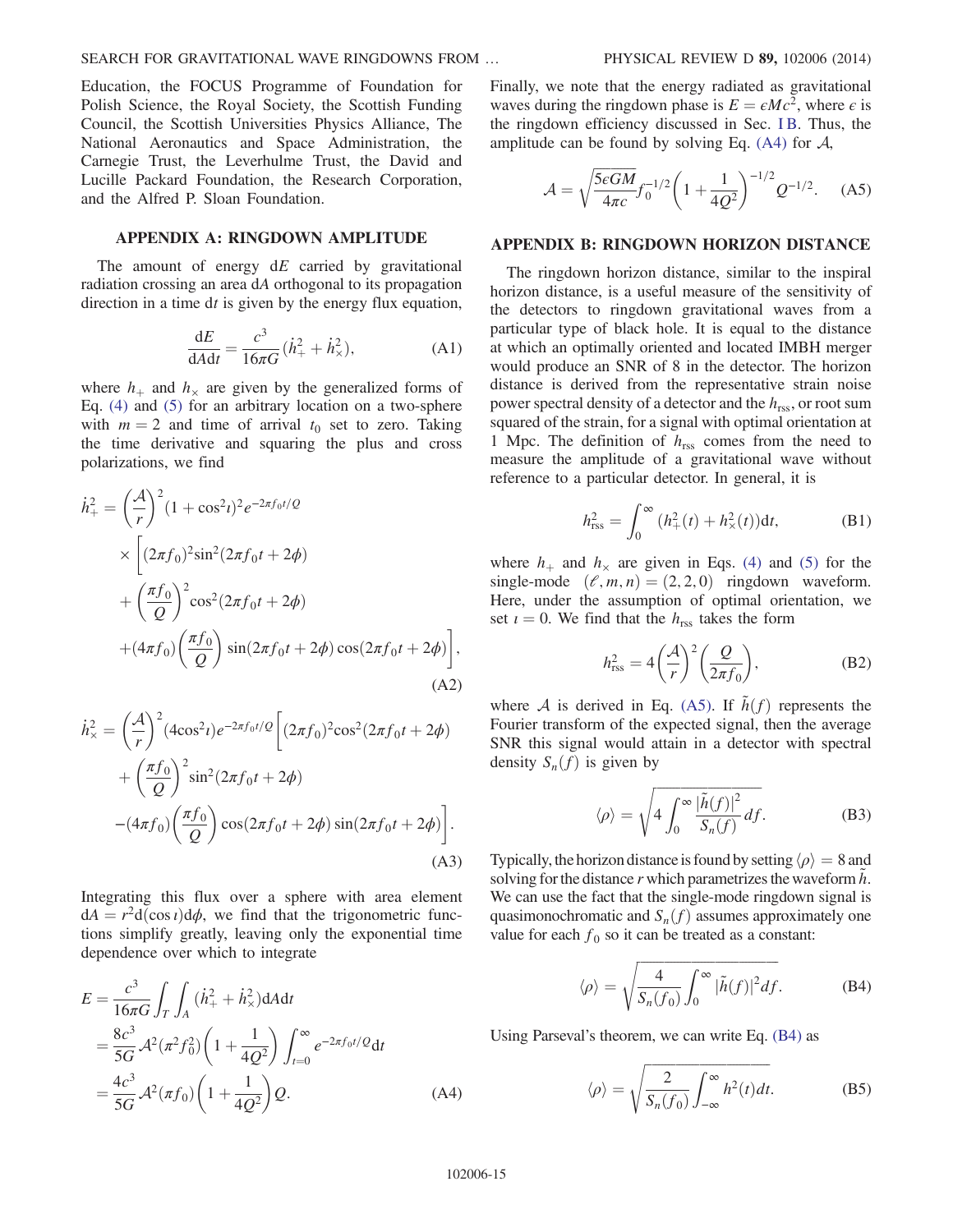Also, since optimally oriented and located sources imply maximization over all the angles  $\theta$ ,  $\phi$ , and  $\psi$  in  $F_+$  and  $F_{\times}$ , then  $F_+ = 1$  and  $F_\times = 0$ . This then gives us the result that  $h(t) = h_{+}(t)$  (which is defined for  $t > 0$ ), so Eq. [\(B5\)](#page-14-5) becomes

<span id="page-15-24"></span>
$$
\langle \rho \rangle = \sqrt{\frac{2}{S_n(f_0)} \int_0^\infty h_+^2(t) dt} = \sqrt{\frac{2}{S_n(f_0)} h_{\text{rss}}^2 \frac{1 + 2Q^2}{1 + 4Q^2}}
$$

$$
= \sqrt{\frac{2}{S_n(f_0)} h_{\text{rss}}^2 (1 \text{ Mpc}) \left(\frac{1 \text{ Mpc}}{r}\right)^2 \frac{1 + 2Q^2}{1 + 4Q^2}}, \quad (B6)
$$

where  $h_{\text{rss}}^2(1 \text{ Mpc})$  is Eq. [\(B2\)](#page-14-6) evaluated at a distance of 1 Mpc. Then, we simply solve Eq. [\(B6\)](#page-15-24) for the horizon distance,

$$
r = \frac{1 \text{ Mpc}}{\langle \rho \rangle} \sqrt{\frac{2}{S_n(f_0)} h_{\text{rss}}^2 (1 \text{ Mpc}) \frac{1 + 2Q^2}{1 + 4Q^2}}.
$$
 (B7)

We then set  $\langle \rho \rangle = 8$  to define the ringdown horizon distance used in Fig. [1.](#page-7-0)

- <span id="page-15-0"></span>[1] B. P. Abbott et al. (LIGO Scientific Collaboration), [Rep.](http://dx.doi.org/10.1088/0034-4885/72/7/076901) Prog. Phys. 72[, 076901 \(2009\)](http://dx.doi.org/10.1088/0034-4885/72/7/076901).
- <span id="page-15-1"></span>[2] T. Accadia et al. (Virgo Collaboration), JINST 7[, P03012](http://dx.doi.org/10.1088/1748-0221/7/03/P03012) [\(2012\).](http://dx.doi.org/10.1088/1748-0221/7/03/P03012)
- <span id="page-15-2"></span>[3] M. Coleman Miller and E. J. M. Colbert, [Int. J. Mod. Phys.](http://dx.doi.org/10.1142/S0218271804004426) D 13[, 1 \(2004\)](http://dx.doi.org/10.1142/S0218271804004426).
- <span id="page-15-17"></span>[4] M. C. Miller, [Astrophys. J.](http://dx.doi.org/10.1086/425910) **618**, 426 (2005).
- <span id="page-15-18"></span>[5] J. M. Fregeau, S. L. Larson, M. C. Miller, R. O'Shaughnessy, and F. A. Rasio, Astrophys. J. 646[, L135 \(2006\).](http://dx.doi.org/10.1086/507106)
- <span id="page-15-3"></span>[6] K. A. Postnov and L. R. Yungelson, [Living Rev. Relativity](http://dx.doi.org/10.12942/lrr-2006-6) 9[, 6 \(2006\)](http://dx.doi.org/10.12942/lrr-2006-6).
- [7] J. A. Faber and F. A. Rasio, [Living Rev. Relativity](http://dx.doi.org/10.12942/lrr-2012-8) 15, 8 [\(2012\).](http://dx.doi.org/10.12942/lrr-2012-8)
- <span id="page-15-4"></span>[8] B. P. Abbott *et al.* (LIGO Scientific Collaboration), [Phys.](http://dx.doi.org/10.1103/PhysRevD.79.122001) Rev. D 79[, 122001 \(2009\)](http://dx.doi.org/10.1103/PhysRevD.79.122001).
- [9] B. P. Abbott et al. (LIGO Scientific Collaboration), [Phys.](http://dx.doi.org/10.1103/PhysRevD.80.047101) Rev. D 80[, 047101 \(2009\)](http://dx.doi.org/10.1103/PhysRevD.80.047101).
- <span id="page-15-21"></span>[10] J. Abadie et al. (LIGO Scientific Collaboration and Virgo Collaboration), Phys. Rev. D 85[, 082002 \(2012\).](http://dx.doi.org/10.1103/PhysRevD.85.082002)
- <span id="page-15-5"></span>[11] J. Abadie et al. (LIGO Scientific Collaboration), [Phys.](http://dx.doi.org/10.1103/PhysRevD.83.122005) Rev. D 83[, 122005 \(2011\)](http://dx.doi.org/10.1103/PhysRevD.83.122005).
- <span id="page-15-23"></span>[12] J. Aasi et al. (LIGO Scientific Collaboration and Virgo Collaboration), Phys. Rev. D 87[, 022002 \(2013\).](http://dx.doi.org/10.1103/PhysRevD.87.022002)
- <span id="page-15-6"></span>[13] J.D.E. Creighton, Phys. Rev. D 60[, 022001 \(1999\)](http://dx.doi.org/10.1103/PhysRevD.60.022001).
- <span id="page-15-20"></span>[14] Y. Tsunesada, N. Kanda, H. Nakano, D. Tatsumi, and the TAMA Collaboration, [Classical Quantum Gravity](http://dx.doi.org/10.1088/0264-9381/22/18/S27) 22, [S1129 \(2005\)](http://dx.doi.org/10.1088/0264-9381/22/18/S27).
- [15] Y. Tsunesada, N. Kanda, H. Nakano, D. Tatsumi, M. Ando, M. Sasaki, H. Tagoshi, and H. Takahashi, [Phys.](http://dx.doi.org/10.1103/PhysRevD.71.103005) Rev. D 71[, 103005 \(2005\)](http://dx.doi.org/10.1103/PhysRevD.71.103005).
- <span id="page-15-7"></span>[16] S.A. Teukolsky, [Astrophys. J.](http://dx.doi.org/10.1086/152444) **185**, 635 (1973).
- [17] C. V. Vishveshwara, [Nature \(London\)](http://dx.doi.org/10.1038/227936a0) 227, 936 (1970).
- [18] F. J. Zerilli, Phys. Rev. D 2[, 2141 \(1970\)](http://dx.doi.org/10.1103/PhysRevD.2.2141).
- [19] W. H. Press, Astrophys. J. 170[, L105 \(1971\)](http://dx.doi.org/10.1086/180849).
- [20] R. H. Price, Phys. Rev. D 5[, 2439 \(1972\).](http://dx.doi.org/10.1103/PhysRevD.5.2439)
- [21] S. Chandrasekar and S. Detweiler, [Proc. R. Soc. A](http://dx.doi.org/10.1098/rspa.1976.0101) 350, [165 \(1976\)](http://dx.doi.org/10.1098/rspa.1976.0101).
- [22] V. Ferrari and B. Mashhoon, [Phys. Rev. D](http://dx.doi.org/10.1103/PhysRevD.30.295) 30, 295 (1984).
- [23] K. D. Kokkotas and B. Schmidt, [Living Rev. Relativity](http://dx.doi.org/10.12942/lrr-1999-2) 2 [\(1999\).](http://dx.doi.org/10.12942/lrr-1999-2)
- <span id="page-15-8"></span>[24] T. Ohkubo, K. Nomoto, H. Umeda, N. Yoshida, and S. Tsuruta,, Astrophys. J. 706[, 1184 \(2009\).](http://dx.doi.org/10.1088/0004-637X/706/2/1184)
- [25] D. Vanbeveren, H. Belkus, J. van Bever, and N. Mennekens, [Astrophys. Space Sci.](http://dx.doi.org/10.1007/s10509-009-0134-3) 324, 271 (2009).
- [26] S. Goswami, S. Umbreit, M. Bierbaum, and F. A. Rasio, [Astrophys. J.](http://dx.doi.org/10.1088/0004-637X/752/1/43) 752, 43 (2012).
- <span id="page-15-9"></span>[27] B. P. Abbott et al. (LIGO Scientific Collaboration), [Phys.](http://dx.doi.org/10.1103/PhysRevD.80.062001) Rev. D 80[, 062001 \(2009\)](http://dx.doi.org/10.1103/PhysRevD.80.062001).
- <span id="page-15-10"></span>[28] J. Abadie et al. (LIGO Scientific Collaboration and Virgo Collaboration), Phys. Rev. D 85[, 102004 \(2012\).](http://dx.doi.org/10.1103/PhysRevD.85.102004)
- <span id="page-15-22"></span>[29] J. Aasi (LIGO Scientific Collaboration and Virgo Collaboration), [arXiv:1404.2199.](http://arXiv.org/abs/1404.2199)
- <span id="page-15-11"></span>[30] J. Ziółkowski, Chin. J. Astron. Astrophys. Suppl. 8, 273 (2008).
- [31] A. H. Prestwich, R. Kilgard, P. A. Crowther, S. Carpano, A. M. T. Pollock, A. Zezas, S. H. Saar, T. P. Roberts, and M. J. Ward, [Astrophys. J.](http://dx.doi.org/10.1086/523755) 669, L21 (2007).
- [32] J. M. Silverman and A. V. Filippenko, [Astrophys. J.](http://dx.doi.org/10.1086/588096) 678, [L17 \(2008\)](http://dx.doi.org/10.1086/588096).
- <span id="page-15-12"></span>[33] K. Belczynski, T. Bulik, C. L. Fryer, A. Ruiter, F. Valsecchi, J. S. Vink, and J. R. Hurley, [Astrophys. J.](http://dx.doi.org/10.1088/0004-637X/714/2/1217) 714, 1217 [\(2010\).](http://dx.doi.org/10.1088/0004-637X/714/2/1217)
- [34] M. Dominik, K. Belczynski, C. Fryer, D. E. Holz, E. Berti, T. Bulik, I. Mandel, and R. O'Shaughnessy,, [Astrophys. J.](http://dx.doi.org/10.1088/0004-637X/759/1/52) 759[, 52 \(2012\)](http://dx.doi.org/10.1088/0004-637X/759/1/52).
- <span id="page-15-13"></span>[35] R. Schödel, T. Ott, R. Genzel, A. Eckart, N. Mouawad, and T. Alexander, Astrophys. J. 596[, 1015 \(2003\)](http://dx.doi.org/10.1086/378122).
- [36] R. C. E. van den Bosch, K. Gebhardt, K. Gültekin, G. van de Ven, A. van der Wel, and J. L. Walsh, [Nature \(London\)](http://dx.doi.org/10.1038/nature11592) 491[, 729 \(2012\)](http://dx.doi.org/10.1038/nature11592).
- <span id="page-15-14"></span>[37] M. Volonteri, [Astron. Astrophys. Rev.](http://dx.doi.org/10.1007/s00159-010-0029-x) **18**, 279 (2010).
- [38] C. Reisswig, C. D. Ott, E. Abdikamalov, R. Haas, P. Mösta, and E. Schnetter, [Phys. Rev. Lett.](http://dx.doi.org/10.1103/PhysRevLett.111.151101) 111, 151101 [\(2013\).](http://dx.doi.org/10.1103/PhysRevLett.111.151101)
- [39] A. Loeb and F. A. Rasio, [Astrophys. J.](http://dx.doi.org/10.1086/174548) 432, 52 (1994).
- [40] P. Madau and M. J. Rees, [Astrophys. J.](http://dx.doi.org/10.1086/319848) **551**, L27 (2001).
- <span id="page-15-16"></span>[41] T. Ebisuzaki, J. Makino, T. G. Tsuru, Y. Funato, S. Portegies Zwart, P. Hut, S. McMillan, S. Matsushita, H. Matsumoto, and R. Kawabe, [Astrophys. J.](http://dx.doi.org/10.1086/338118) 562, L19  $(2001)$ .
- <span id="page-15-19"></span>[42] M. C. Miller and D. P. Hamilton, [Mon. Not. R. Astron.](http://dx.doi.org/10.1046/j.1365-8711.2002.05112.x) Soc. 330[, 232 \(2002\)](http://dx.doi.org/10.1046/j.1365-8711.2002.05112.x).
- <span id="page-15-15"></span>[43] S. A. Farrell, N. A. Webb, D. Barret, O. Godet, and J. M. Rodrigues, [Nature \(London\)](http://dx.doi.org/10.1038/nature08083) 460, 73 (2009).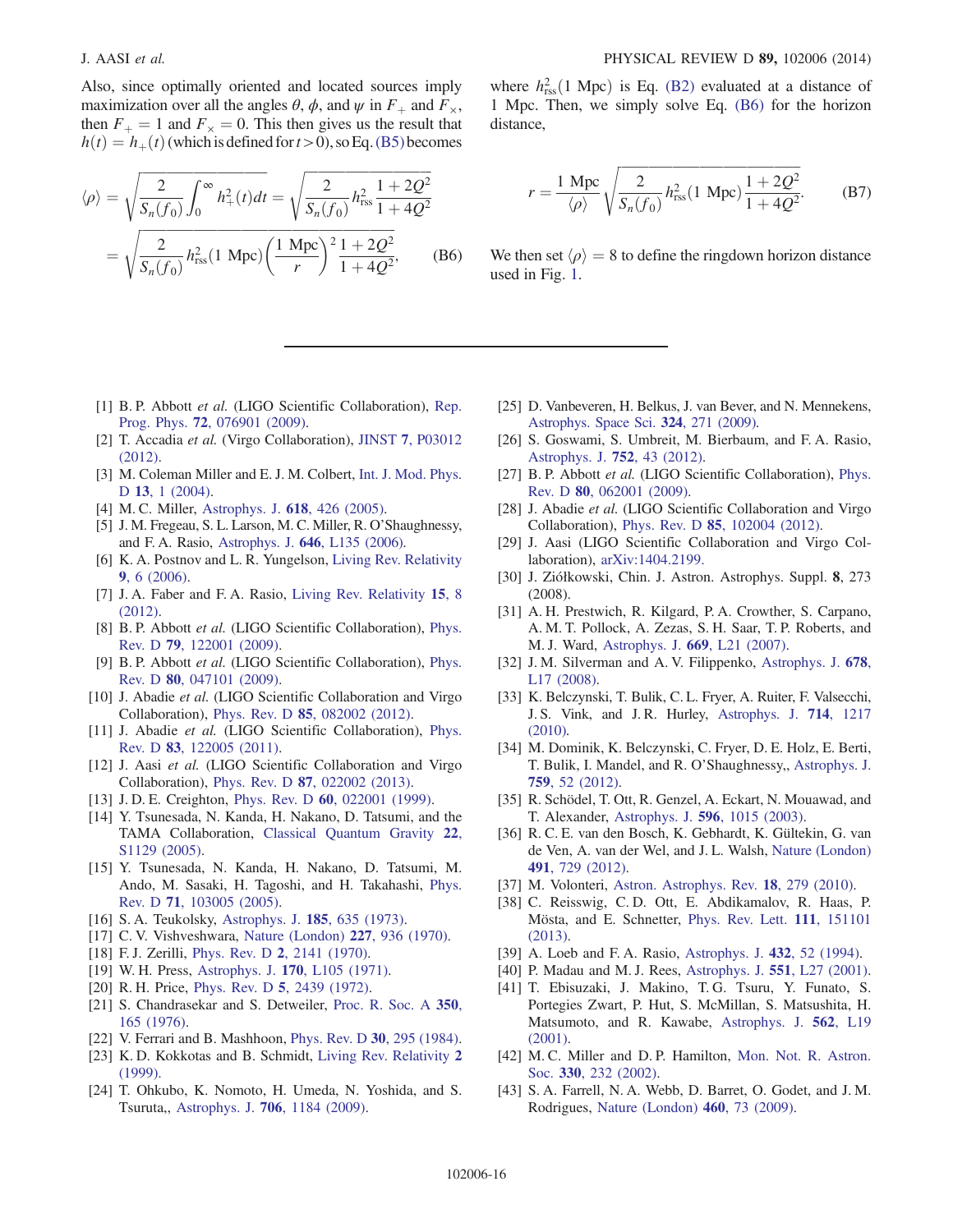- [44] S. A. Farrell, M. Servillat, J. Pforr, T. J. Maccarone, C. Knigge, O. Godet, C. Maraston, N. A. Webb, D. Barret, A. J. Gosling, R. Belmont, and K. Wiersema, [Astrophys. J.](http://dx.doi.org/10.1088/2041-8205/747/1/L13) 747[, L13 \(2012\)](http://dx.doi.org/10.1088/2041-8205/747/1/L13).
- <span id="page-16-0"></span>[45] H. Matsumoto, T. G. Tsuru, S. Matsushita, T. Harashima, F. Iwamuro, T. Maihara, and R. Kawabe, in New Century X-ray Astronomy, Astronomical Society of the Pacific Conference Series, edited by H. Inoue and H. Kunieda (Astronomical Society of the Pacific, Orem, UT, 2001), Vol. 251, p. 60.
- <span id="page-16-1"></span>[46] F. Pizzolato, A. Wolter, and G. Trinchieri, [Mon. Not. R.](http://dx.doi.org/10.1111/j.1365-2966.2010.16735.x) Astron. Soc. 406[, 1116 \(2010\)](http://dx.doi.org/10.1111/j.1365-2966.2010.16735.x).
- <span id="page-16-2"></span>[47] P. G. Jonker, M. A. P. Torres, A. C. Fabian, M. Heida, G. Miniutti, and D. Pooley, [Mon. Not. R. Astron. Soc.](http://dx.doi.org/10.1111/j.1365-2966.2010.16943.x) 407, [645 \(2010\)](http://dx.doi.org/10.1111/j.1365-2966.2010.16943.x).
- <span id="page-16-3"></span>[48] R. P. van der Marel, J. Gerssen, P. Guhathakurta, R. C. Peterson, and K. Gebhardt, Astron. J. 124[, 3255 \(2002\)](http://dx.doi.org/10.1086/344583).
- [49] J. Gerssen, R. P. van der Marel, K. Gebhardt, P. Guhathakurta, R. C. Peterson, and C. Pryor, [Astron. J.](http://dx.doi.org/10.1086/344584) 124[, 3270 \(2002\).](http://dx.doi.org/10.1086/344584)
- [50] K. Gebhardt, R. M. Rich, and L. C. Ho, [Astrophys. J.](http://dx.doi.org/10.1086/497023) 634, [1093 \(2005\).](http://dx.doi.org/10.1086/497023)
- <span id="page-16-4"></span>[51] H. Baumgardt, J. Makino, P. Hut, S. McMillan, and S. Portegies Zwart, [Astrophys. J.](http://dx.doi.org/10.1086/375802) 589, L25 (2003).
- [52] A. R. King and W. Dehnen, [Mon. Not. R. Astron. Soc.](http://dx.doi.org/10.1111/j.1365-2966.2005.08634.x) 357[, 275 \(2005\)](http://dx.doi.org/10.1111/j.1365-2966.2005.08634.x).
- <span id="page-16-5"></span>[53] E. Bozzo, C. Ferrigno, J. Stevens, T. M. Belloni, J. Rodriguez, P. R. den Hartog, A. Papitto, I. Kreykenbohm, F. Fontani, andL.Gibaud,[Astron. Astrophys.](http://dx.doi.org/10.1051/0004-6361/201118022)535,L1 (2011).
- [54] E. Dalessandro, B. Lanzoni, G. Beccari, A. Sollima, F. R. Ferraro, and M. Pasquato, [Astrophys. J.](http://dx.doi.org/10.1088/0004-637X/743/1/11) 743, 11 (2011).
- [55] F. Kirsten and W. H. T. Vlemmings, [Astron. Astrophys.](http://dx.doi.org/10.1051/0004-6361/201218928) 542[, A44 \(2012\)](http://dx.doi.org/10.1051/0004-6361/201218928).
- [56] B. J. McNamara, T. E. Harrison, H. Baumgardt, and P. Khalaj, [Astrophys. J.](http://dx.doi.org/10.1088/0004-637X/745/2/175) 745, 175 (2012).
- [57] J. Strader, L. Chomiuk, T. J. Maccarone, J. C. A. Miller-Jones, A. C. Seth, C. O. Heinke, and G. R. Sivakoff, [Astrophys. J.](http://dx.doi.org/10.1088/2041-8205/750/2/L27) 750, L27 (2012).
- [58] J. M. Wrobel, J. E. Greene, and L. C. Ho, [Astron. J.](http://dx.doi.org/10.1088/0004-6256/142/4/113) 142, [113 \(2011\)](http://dx.doi.org/10.1088/0004-6256/142/4/113).
- [59] S. F. Portegies Zwart, J. Makino, S. L. W. McMillan, and P. Hut, Astron. Astrophys. 348, 117 (1999).
- [60] S. F. Portegies Zwart and S. L. W. McMillan, [Astrophys. J.](http://dx.doi.org/10.1086/312422) 528[, L17 \(2000\)](http://dx.doi.org/10.1086/312422).
- [61] M. A. Gürkan, M. Freitag, and F. A. Rasio, [Astrophys. J.](http://dx.doi.org/10.1086/381968) 604[, 632 \(2004\)](http://dx.doi.org/10.1086/381968).
- [62] G. D. Quinlan, [New Astron.](http://dx.doi.org/10.1016/S1384-1076(96)00003-6) 1, 35 (1996).
- [63] Q. Yu and S. Tremaine, Astrophys. J. **599**[, 1129 \(2003\).](http://dx.doi.org/10.1086/379546)
- <span id="page-16-6"></span>[64] J. Abadie et al. (LIGO Scientific Collaboration and Virgo Collaboration), [Classical Quantum Gravity](http://dx.doi.org/10.1088/0264-9381/27/17/173001) 27, 173001 [\(2010\).](http://dx.doi.org/10.1088/0264-9381/27/17/173001)
- <span id="page-16-7"></span>[65] I. Mandel, D. A. Brown, J. R. Gair, and M. C. Miller, Astrophys. J. 681[, 1431 \(2008\).](http://dx.doi.org/10.1086/588246)
- [66] Y. Taniguchi, Y. Shioya, T. G. Tsuru, and S. Ikeuchi, [Publ.](http://dx.doi.org/10.1093/pasj/52.3.533) [Astron. Soc. Jpn.](http://dx.doi.org/10.1093/pasj/52.3.533) 52, 533 (2000).
- [67] H. Mouri and Y. Taniguchi, [Astrophys. J.](http://dx.doi.org/10.1086/339472) **566**, L17 (2002).
- [68] K. Gültekin, M. C. Miller, and D. P. Hamilton, [Astrophys.](http://dx.doi.org/10.1086/424809) J. 616[, 221 \(2004\).](http://dx.doi.org/10.1086/424809)
- [69] R. M. O'Leary, R. O'Shaughnessy, and F. A. Rasio, [Phys.](http://dx.doi.org/10.1103/PhysRevD.76.061504) Rev. D 76[, 061504 \(2007\)](http://dx.doi.org/10.1103/PhysRevD.76.061504).
- <span id="page-16-8"></span>[70] A. Buonanno, G. B. Cook, and F. Pretorius, [Phys. Rev. D](http://dx.doi.org/10.1103/PhysRevD.75.124018) 75[, 124018 \(2007\).](http://dx.doi.org/10.1103/PhysRevD.75.124018)
- <span id="page-16-9"></span>[71] E. Berti, J. Cardoso, V. Cardoso, and M. Cavaglià, [Phys.](http://dx.doi.org/10.1103/PhysRevD.76.104044) Rev. D 76[, 104044 \(2007\)](http://dx.doi.org/10.1103/PhysRevD.76.104044).
- <span id="page-16-10"></span>[72] E. Berti, V. Cardoso, J. A. Gonzalez, U. Sperhake, M. Hannam, S. Husa, and B. Brügmann, [Phys. Rev. D](http://dx.doi.org/10.1103/PhysRevD.76.064034) 76, [064034 \(2007\).](http://dx.doi.org/10.1103/PhysRevD.76.064034)
- <span id="page-16-11"></span>[73] I. Kamaretsos, M. Hannam, and B. S. Sathyaprakash, Phys. Rev. Lett. 109[, 141102 \(2012\).](http://dx.doi.org/10.1103/PhysRevLett.109.141102)
- [74] I. Kamaretsos, M. Hannam, S. Husa, and B. S. Sathyaprakash, Phys. Rev. D 85[, 024018 \(2012\).](http://dx.doi.org/10.1103/PhysRevD.85.024018)
- [75] M. Campanelli, C. O. Lousto, and Y. Zlochower, [Phys.](http://dx.doi.org/10.1103/PhysRevD.74.041501) Rev. D 74[, 041501 \(2006\)](http://dx.doi.org/10.1103/PhysRevD.74.041501).
- <span id="page-16-12"></span>[76] E. Berti, V. Cardoso, and C. M. Will, [Phys. Rev. D](http://dx.doi.org/10.1103/PhysRevD.73.064030) 73, [064030 \(2006\).](http://dx.doi.org/10.1103/PhysRevD.73.064030)
- <span id="page-16-13"></span>[77] D. Talukder, S. Bose, S. Caudill, and P. T. Baker, [Phys.](http://dx.doi.org/10.1103/PhysRevD.88.122002) Rev. D 88[, 122002 \(2013\)](http://dx.doi.org/10.1103/PhysRevD.88.122002).
- <span id="page-16-14"></span>[78] R. Adhikari, P. Fritschel, and S. Waldman, Tech. Rep. T060156-v1 (Laser Interferometer Gravitational Wave Observatory, 2006).
- <span id="page-16-15"></span>[79] T. Accadia et al. (Virgo Collaboration), [Classical Quantum](http://dx.doi.org/10.1088/0264-9381/28/2/025005) Gravity 28[, 025005 \(2011\).](http://dx.doi.org/10.1088/0264-9381/28/2/025005)
- <span id="page-16-16"></span>[80] L. Blackburn et al., [Classical Quantum Gravity](http://dx.doi.org/10.1088/0264-9381/25/18/184004) 25, 184004 [\(2008\).](http://dx.doi.org/10.1088/0264-9381/25/18/184004)
- [81] N. Christensen (LIGO Scientific Collaboration, and Virgo Collaboration), [Classical Quantum Gravity](http://dx.doi.org/10.1088/0264-9381/27/19/194010) 27, 194010 [\(2010\).](http://dx.doi.org/10.1088/0264-9381/27/19/194010)
- [82] T. Isogai (LIGO Scientific Collaboration, and Virgo Collaboration), [J. Phys. Conf. Ser.](http://dx.doi.org/10.1088/1742-6596/243/1/012005) 243, 012005 (2010).
- <span id="page-16-17"></span>[83] J. P. Slutsky, Ph.D. thesis, Louisiana State University, 2010.
- [84] J. Slutsky et al., [Classical Quantum Gravity](http://dx.doi.org/10.1088/0264-9381/27/16/165023) 27, 165023 [\(2010\).](http://dx.doi.org/10.1088/0264-9381/27/16/165023)
- <span id="page-16-18"></span>[85] C. Helstrom, Statistical Theory of Signal Detection, International Series of Monographs on Electronics and Instrumentation (Pergamon Press, New York, 1960).
- <span id="page-16-19"></span>[86] S. Babak et al., Phys. Rev. D 87[, 024033 \(2013\)](http://dx.doi.org/10.1103/PhysRevD.87.024033).
- <span id="page-16-20"></span>[87] L. M. Goggin, Ph.D. thesis, California Institute of Technology, 2008.
- <span id="page-16-22"></span>[88] H. Nakano, H. Takahashi, H. Tagoshi, and M. Sasaki, Phys. Rev. D 68[, 102003 \(2003\)](http://dx.doi.org/10.1103/PhysRevD.68.102003).
- <span id="page-16-23"></span>[89] H. Nakano, H. Takahashi, H. Tagoshi, and Misao, [Prog.](http://dx.doi.org/10.1143/PTP.111.781) [Theor. Phys.](http://dx.doi.org/10.1143/PTP.111.781) 111, 781 (2004).
- <span id="page-16-21"></span>[90] C. A. K. Robinson, B. S. Sathyaprakash, and A. S. Sengupta, Phys. Rev. D 78[, 062002 \(2008\)](http://dx.doi.org/10.1103/PhysRevD.78.062002).
- <span id="page-16-24"></span>[91] J. R. Smith, T. Abbott, E. Hirose, N. Leroy, D. MacLeod, J. McIver, P. Saulson, and P. Shawhan, [Classical Quantum](http://dx.doi.org/10.1088/0264-9381/28/23/235005) Gravity 28[, 235005 \(2011\).](http://dx.doi.org/10.1088/0264-9381/28/23/235005)
- <span id="page-16-25"></span>[92] L. Breiman, [Mach. Learn.](http://dx.doi.org/10.1023/A:1010933404324) **45**, 5 (2001).
- [93] I. Narsky, 2007<http://statpatrec.sourceforge.net>.
- <span id="page-16-26"></span>[94] T. S. Adams, D. Meacher, J. Clark, P. J. Sutton, G. Jones, and A. Minot, Phys. Rev. D 88[, 062006 \(2013\).](http://dx.doi.org/10.1103/PhysRevD.88.062006)
- <span id="page-16-27"></span>[95] J. Aasi et al. (LIGO Scientific Collaboration and Virgo Collaboration), [Phys. Rev. Lett.](http://dx.doi.org/10.1103/PhysRevLett.112.131101) 112, 131101 [\(2014\).](http://dx.doi.org/10.1103/PhysRevLett.112.131101)
- <span id="page-16-28"></span>[96] D. G. Keppel, Ph.D. thesis, California Institute of Technology, 2009.
- <span id="page-16-29"></span>[97] Y. Pan, A. Buonanno, M. Boyle, L. T. Buchman, L. E. Kidder, H. P. Pfeiffer, and M. A. Scheel,, [Phys. Rev. D](http://dx.doi.org/10.1103/PhysRevD.84.124052) 84, [124052 \(2011\).](http://dx.doi.org/10.1103/PhysRevD.84.124052)